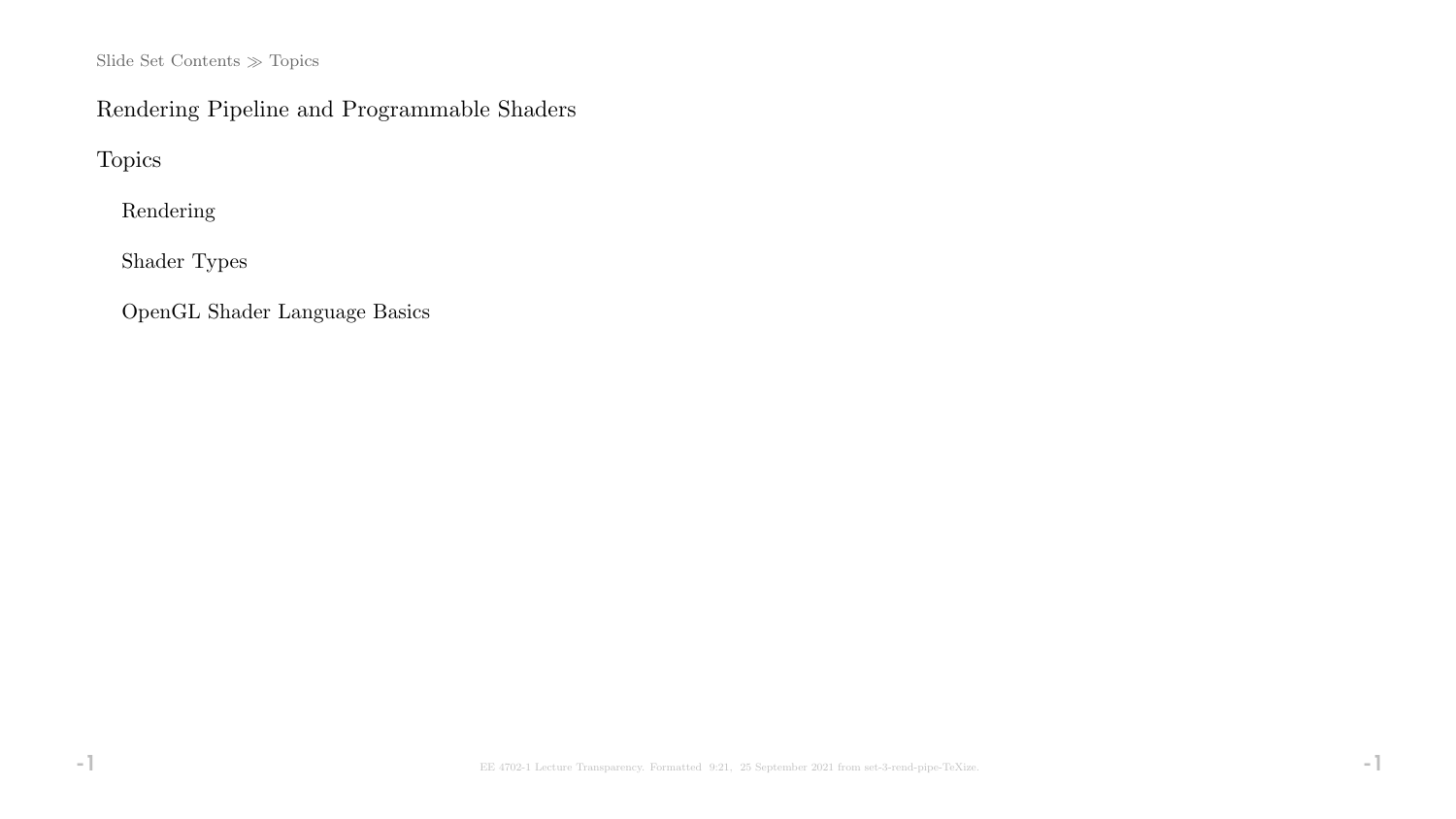#### Review

### Review

# Some Definitions

#### Primitive:

An object that can be handled by a 3D rendering system such as OpenGL and Vulkan.

OpenGL and Vulkan Primitives: triangles, lines, points.

#### Vertex:

In OpenGL and Vulkan, a set of information about what is usually a geometric vertex. It includes a coordinate and possibly, color, surface normal, etc.

#### Vertex Attribute:

Information associated with a vertex, such as color, normal, etc.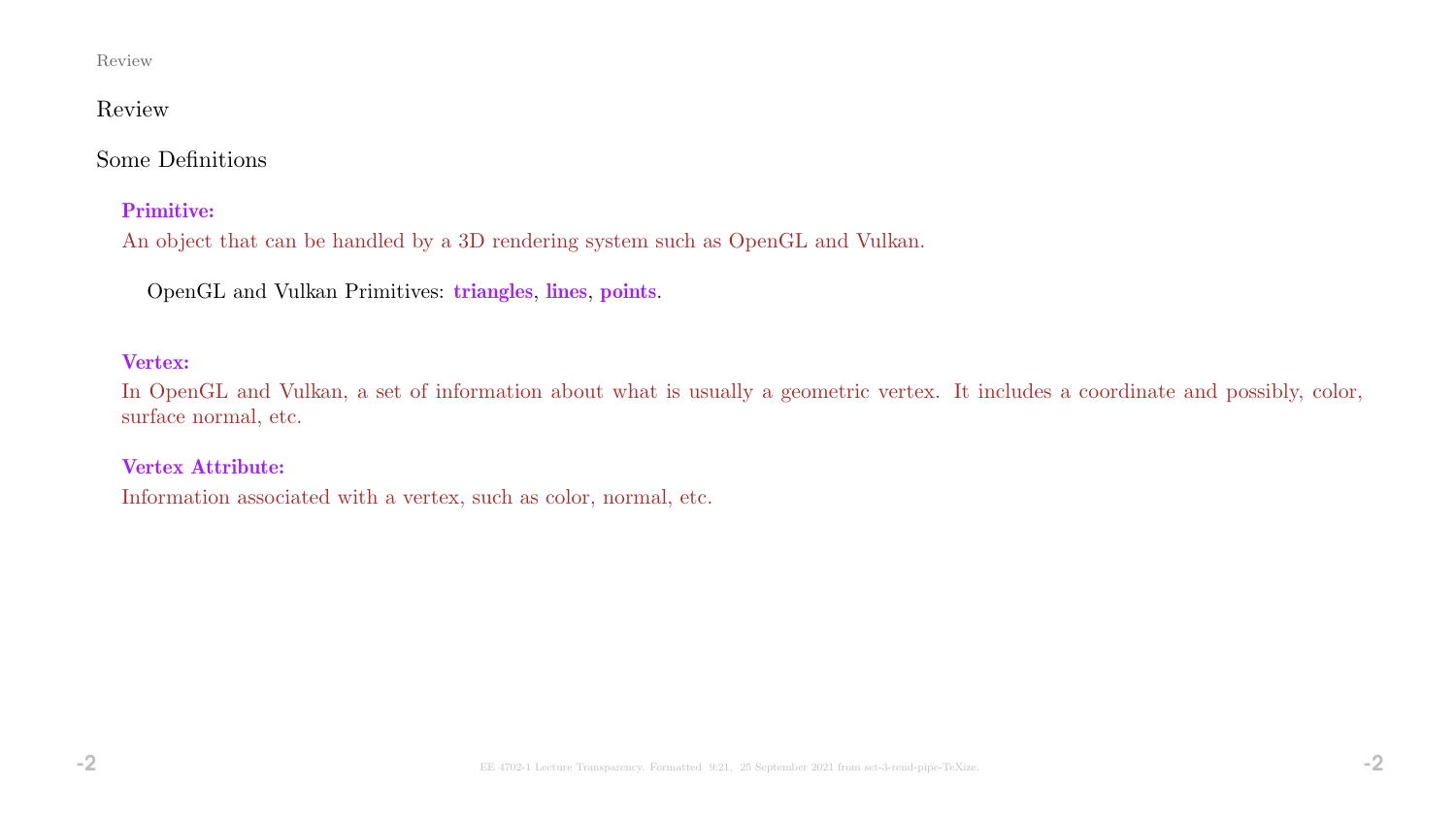# Rendering

## Rendering:

Writing an image to a frame buffer corresponding to some geometry.

# Two Rendering Methods:

# Rasterization:

Operate on each primitive once.

Operate on each pixel multiple times.

## Ray Tracing

Operate on each primitive many times.

Operate on each pixel once.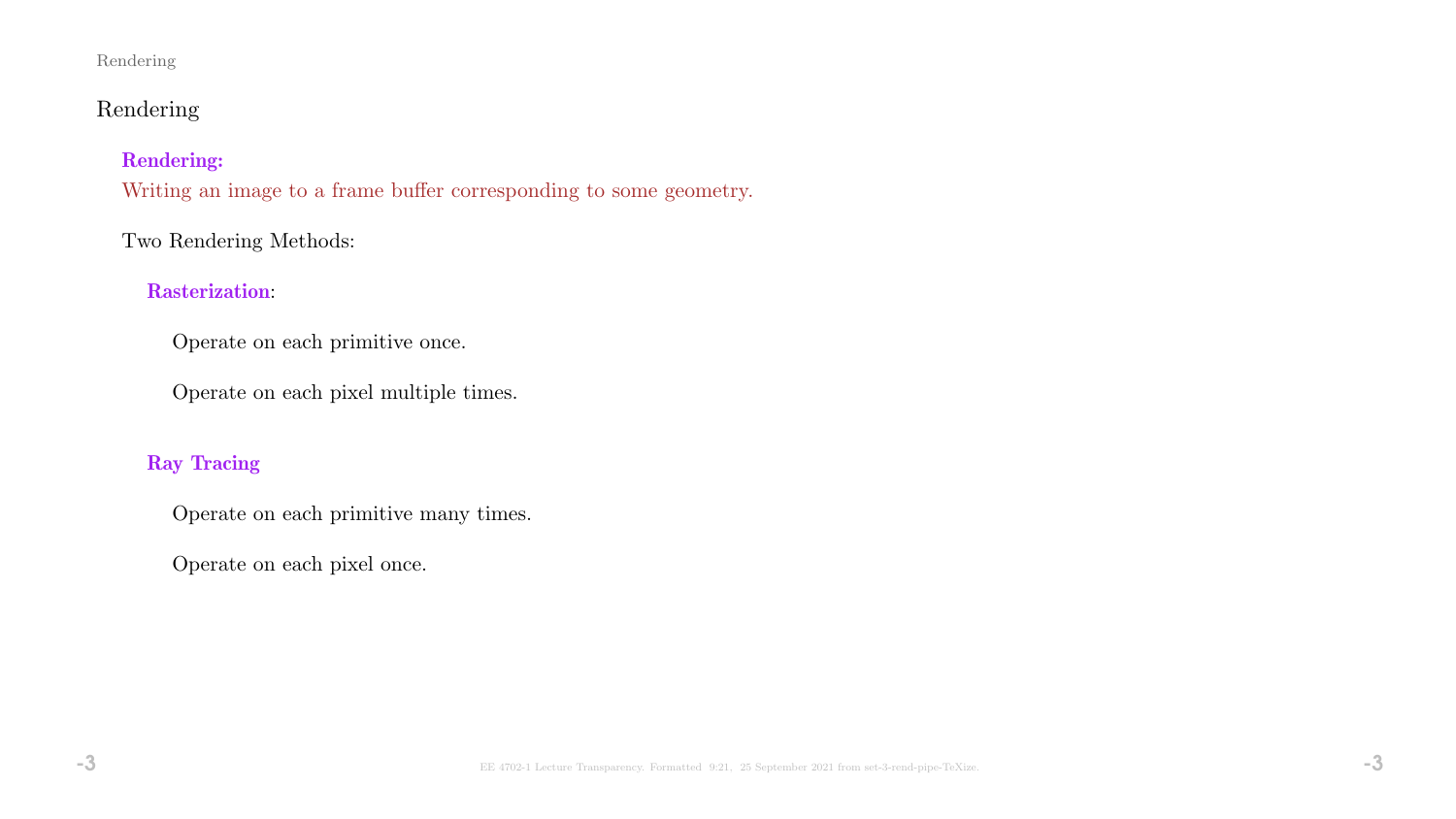# **Rasterization**

- Transform coordinates to window space.
- Compute list of pixel coordinates covered by triangle. Call these fragments.
- $\bullet~$  For each coordinate:
- Compute lighted color at that point.
- Retrieve texel. Combine with lighted color.
- Check depth buffer and discard if incumbent closer to eye.
- Write frame buffer.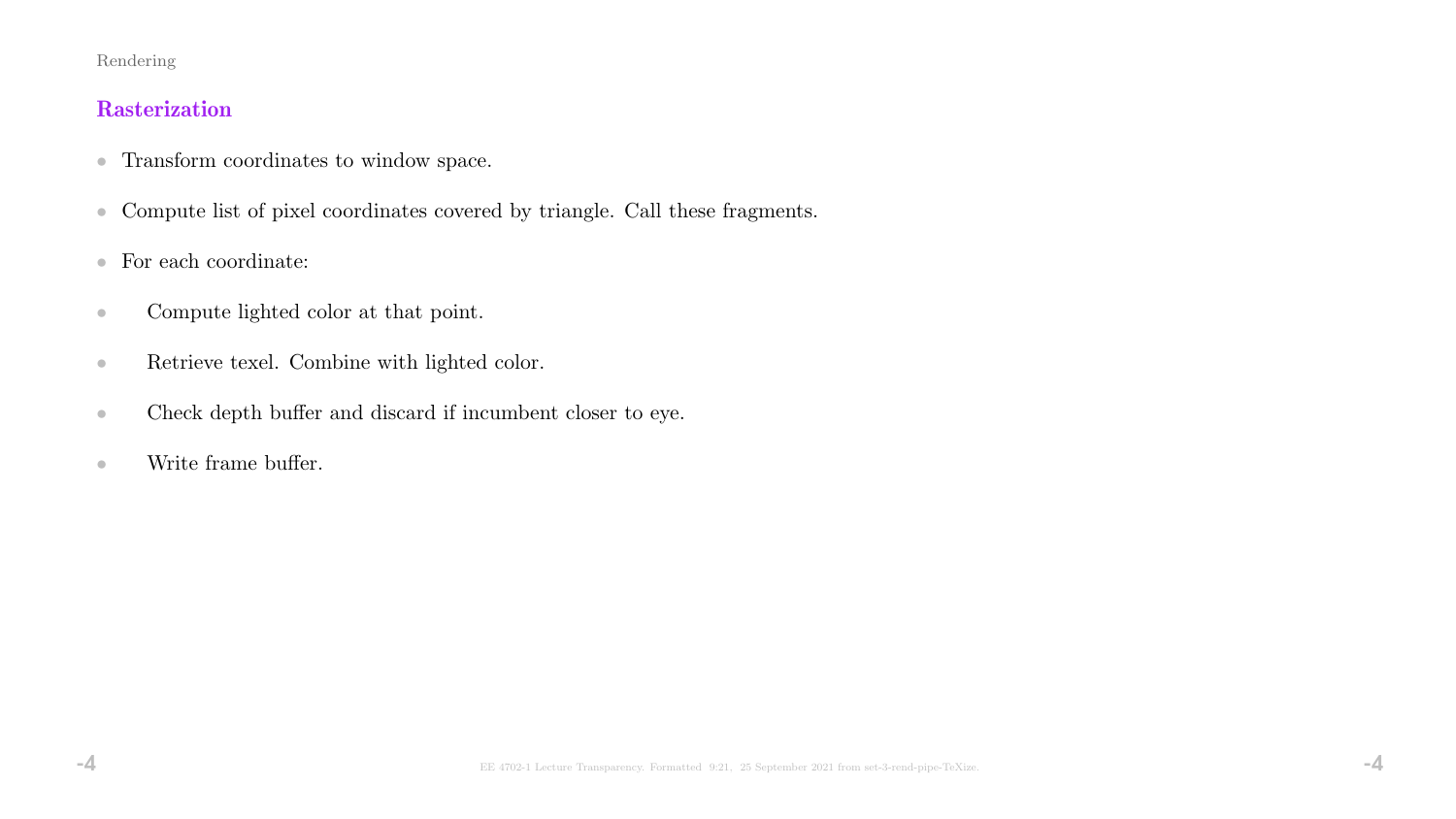## Limitations of Rasterization

Can't directly tell if light is blocked (and so a there is a shadow).

There are methods such as **shadow volumes** that require extra rendering passes.

Can't directly handle reflections and refractions.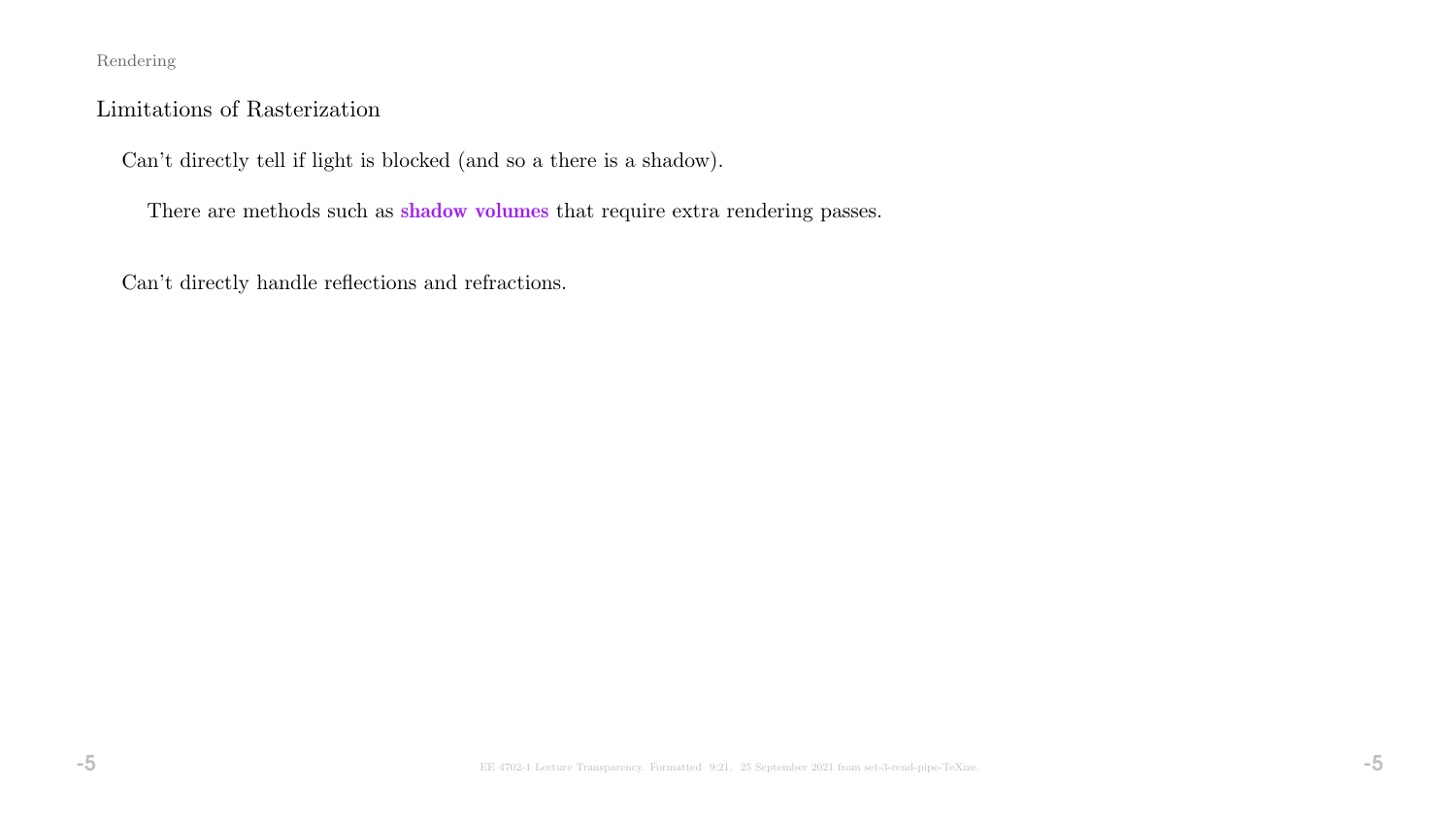# Ray Tracing

For each pixel in the frame buffer:

Compute a ray from the eye to the pixel. (Say in object space.)

Find the primitive.  $\ldots$ 

- $\dots$  that is intersected by the ray.  $\dots$
- . . . and is closest to the eye.

Compute a ray from the intersection point to the light.

Determine whether any primitive is intersected by that ray.

If surface is reflective, compute a ray ..

Compute lighted color based on . . .

. . . light location . . .

. . . and primitive orientation relative to light and eye.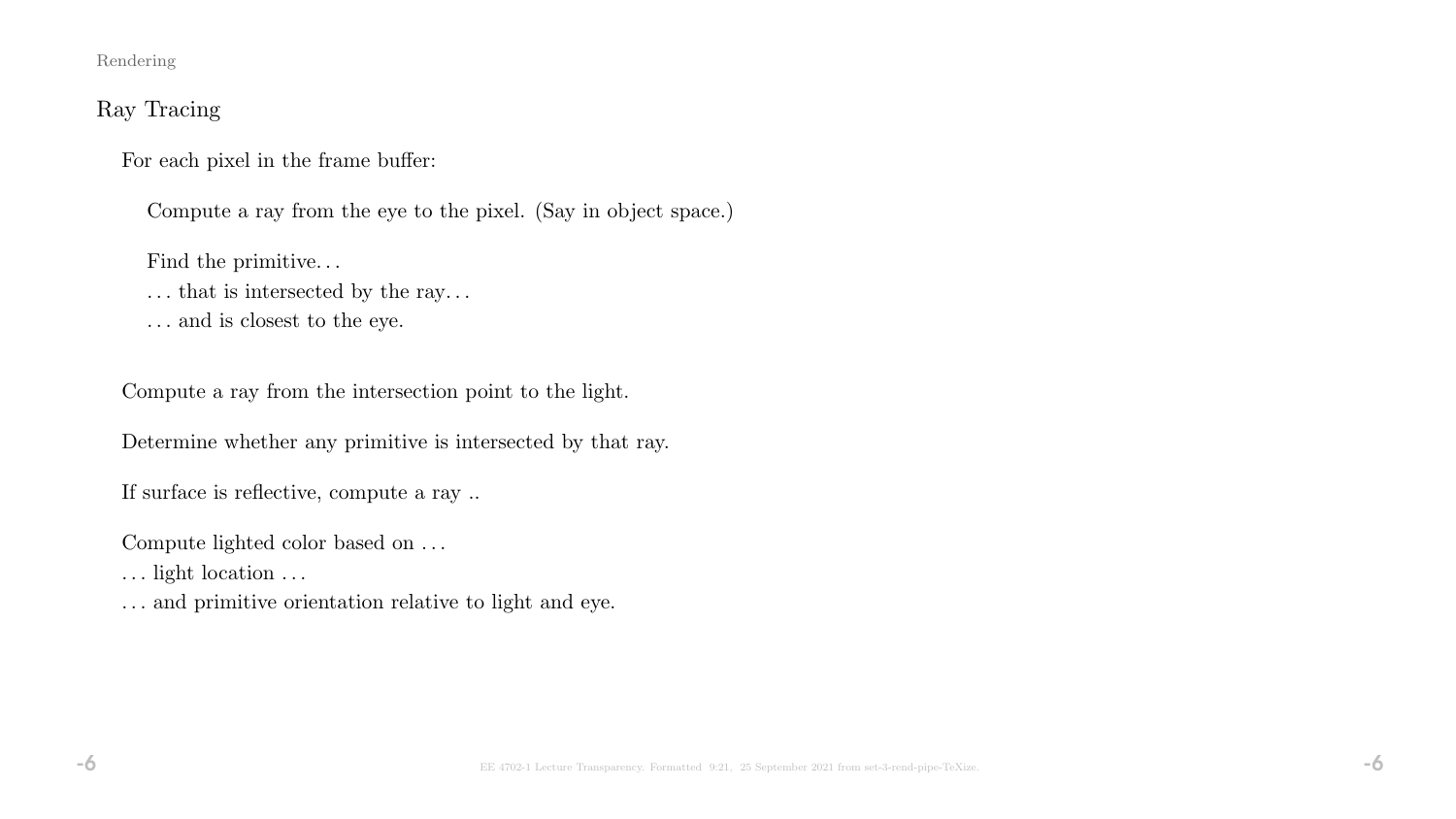## Parallelizability and Computational Efficiency

Good: task b does not depend on task a.

Good: the memory locations that are needed are known in advance.

Easy to parallelize

for ( int i=0; i<10000; i++ ) b[i] =  $a[i] * 7$ ;

Not parallelizable:

// Elements of a are in the range 0 to 99999. for ( int i=0; i<10000; i++ ) idx = a[idx];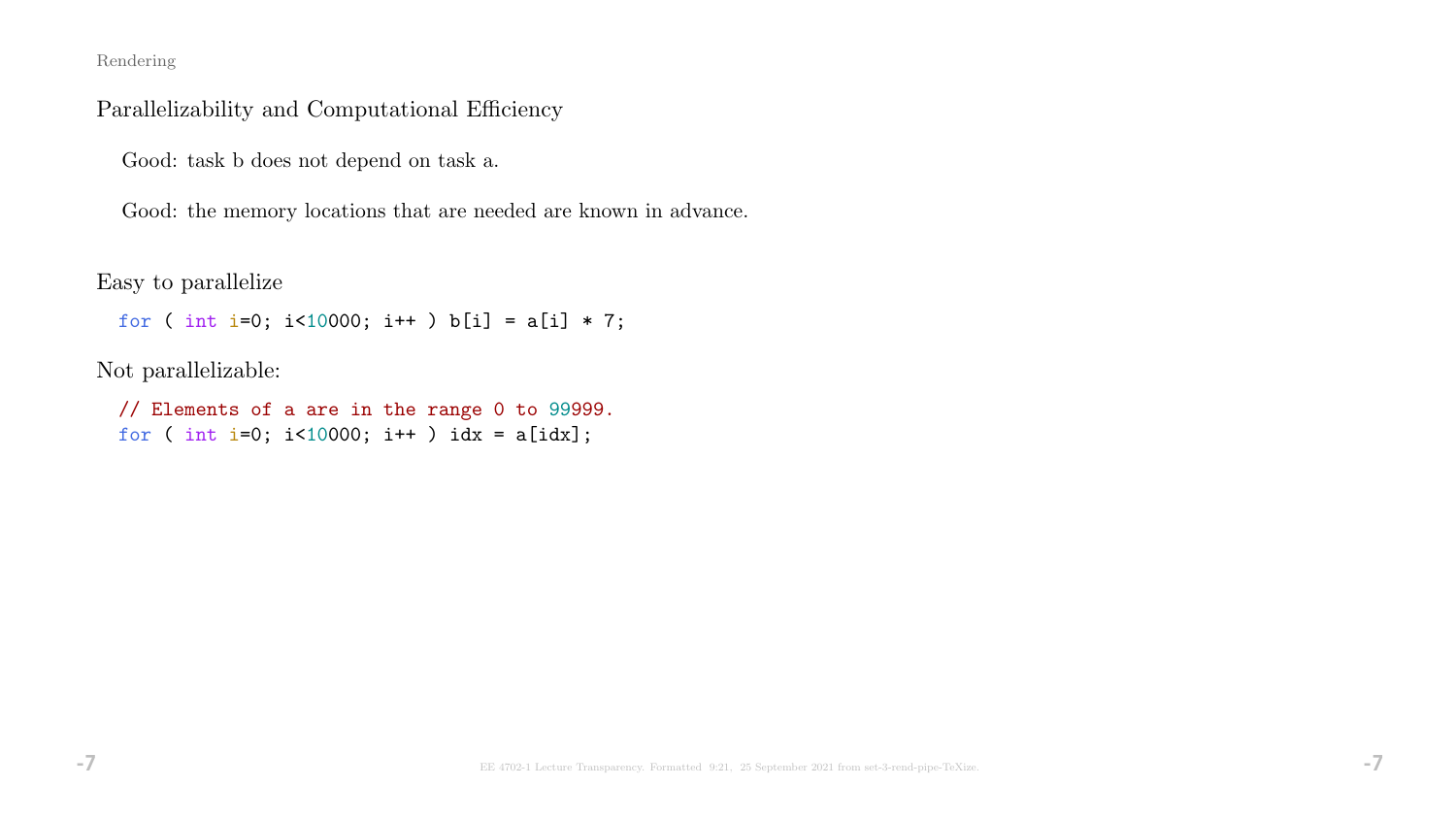# Rasterization:

Array of primitives.

Can divide primitives between threads.

Array of fragments for each primitive.

Can divide fragments between threads.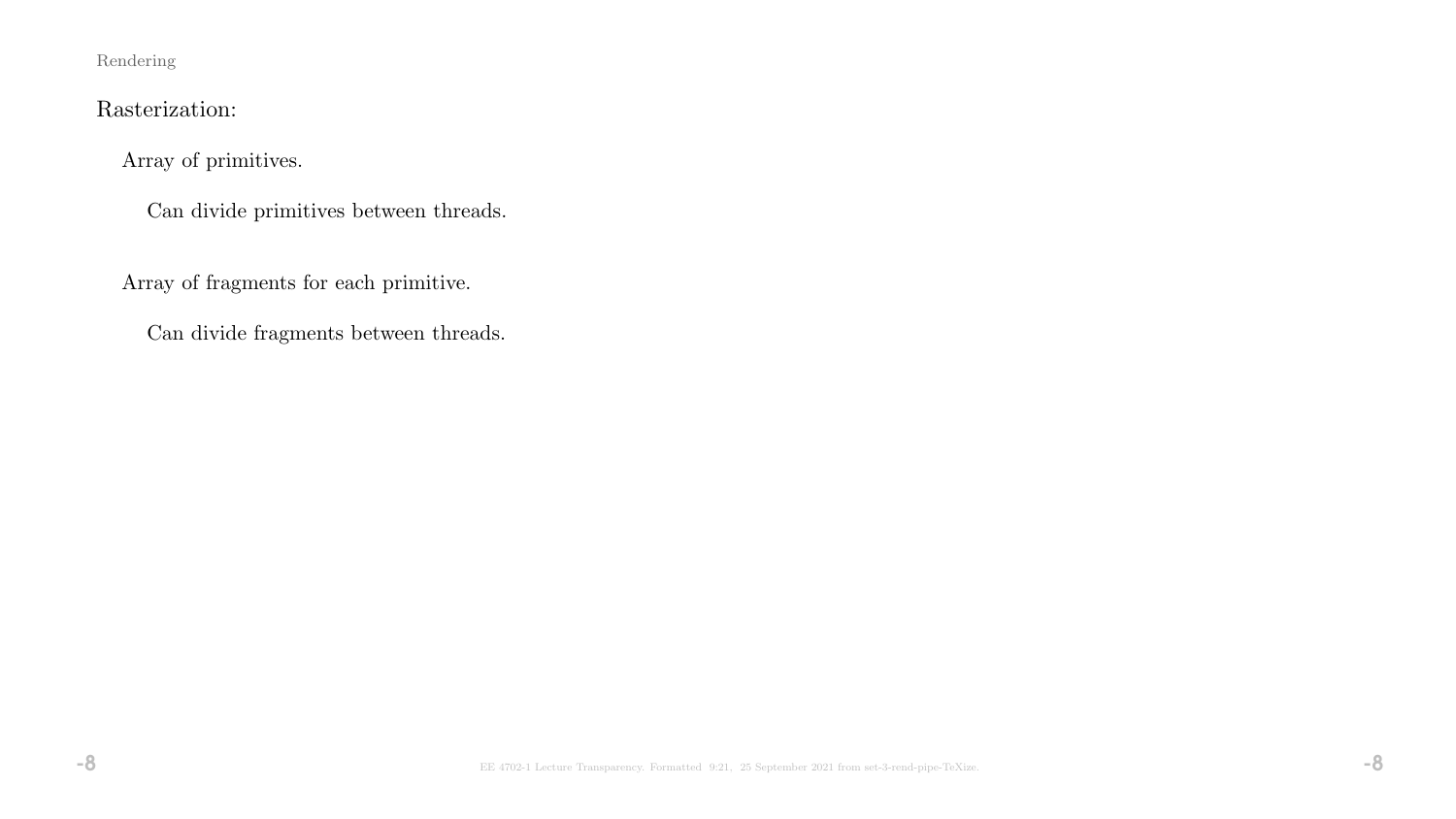# Ray Tracing

Ray casting: Finding the closest primitive.

Naïve: Go through the list..

Actual:

Organize primitives into a oct-tree or a bounding volume hierarchy (BVH).

Tree-like organization. Degree 8.

Root: entire world.

Divide up into eight children.

Those in turn divided.

Put a primitive in the lowest position in which it fits in box.

Search this tree.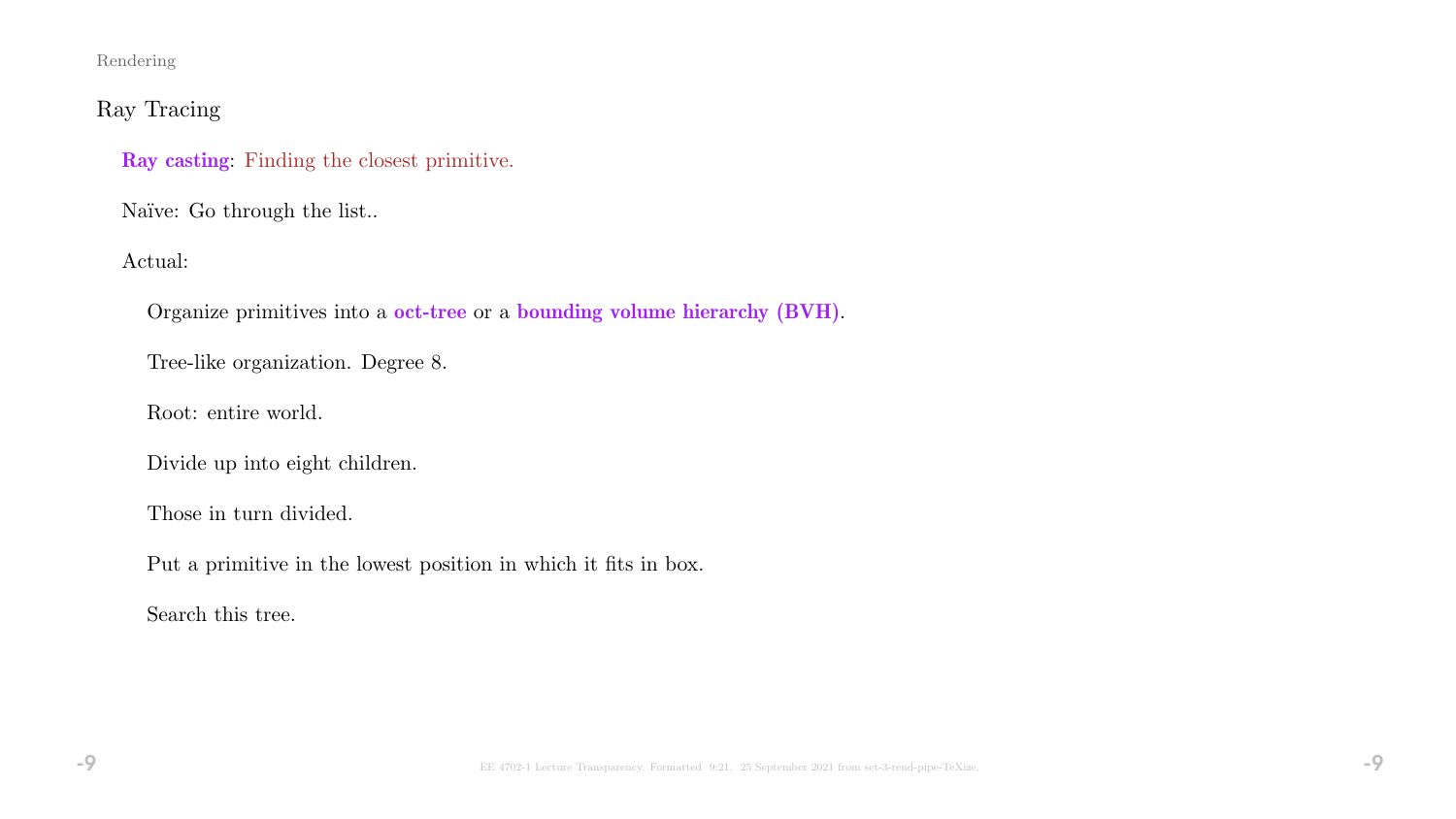### Coordinate Spaces

The right coordinate space can simplify a task.

For that reason OpenGL (especially compatibility mode) and Vulkan specify specific coordinate spaces for specific parts of the system.

### Object Space:

The coordinate space of the vertices entering a rendering pipeline or provided for ray tracing. There is no restriction on this coordinate space.

### World Space:

A coordinate space common to all objects.

## Eye Space:

A coordinate space in which the user's eye is at the origin and the user's monitor (projection plane) faces the −z direction.

# Clip Space:

A coordinate space in which the view volume is within a cube centered at the origin with an edge length of 2.

## Window Space:

A coordinate space in which the origin is at the lower-right of the window and units are in pixels.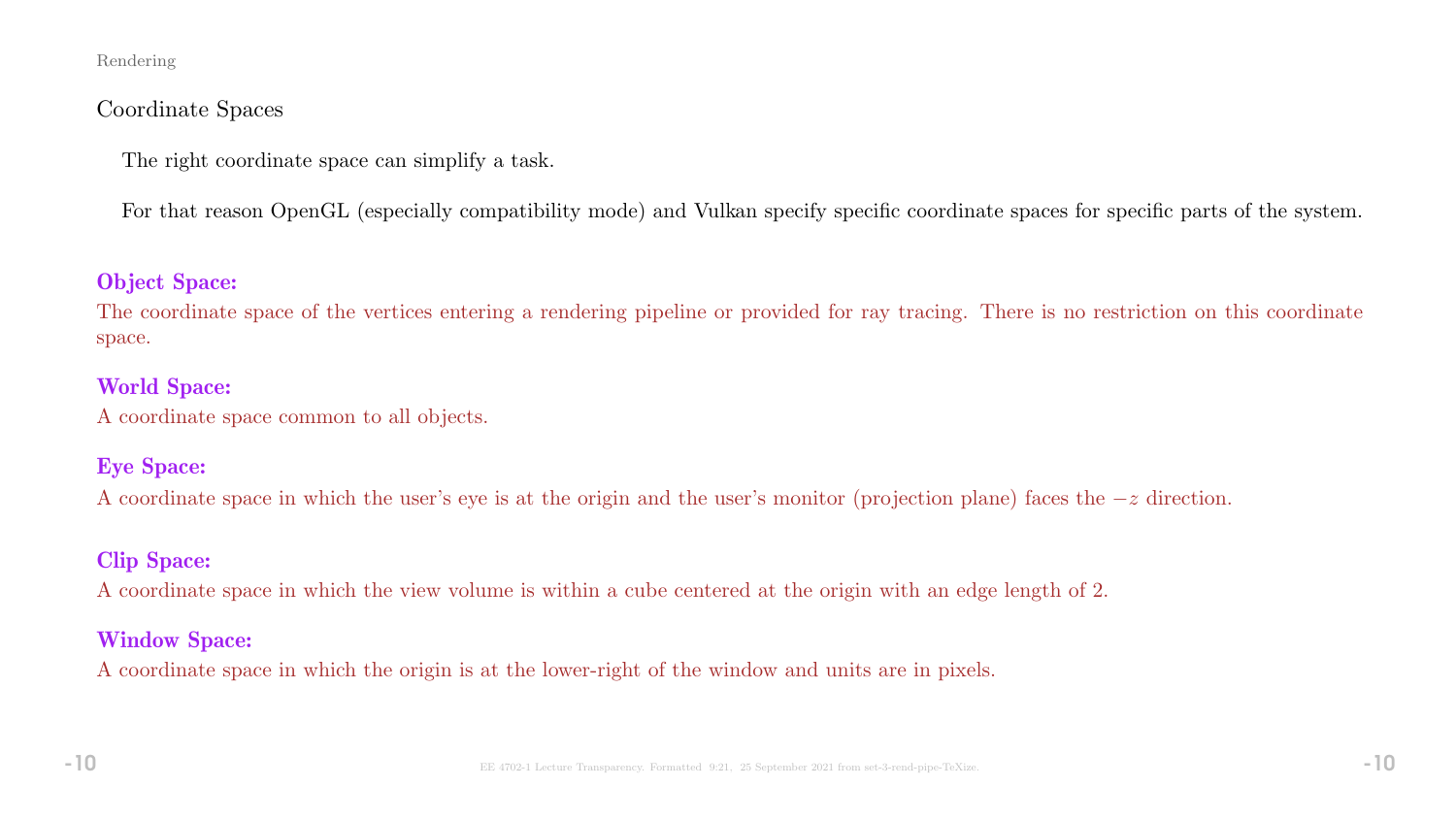#### Rasterization  $\gg$  Definitions

## Rasterization

### Rasterization:

The process of finding the location of pixels covered by a primitive.

## Rasterization Input:

Primitive's vertices . . .

. . . with coordinates in window space.

Primitive's attributes.

# Rasterization Output:

Coordinate of each pixel covered by primitive.

Interpolated attributes for each pixel.

### Fragment:

Information on a pixel covered by a primitive.

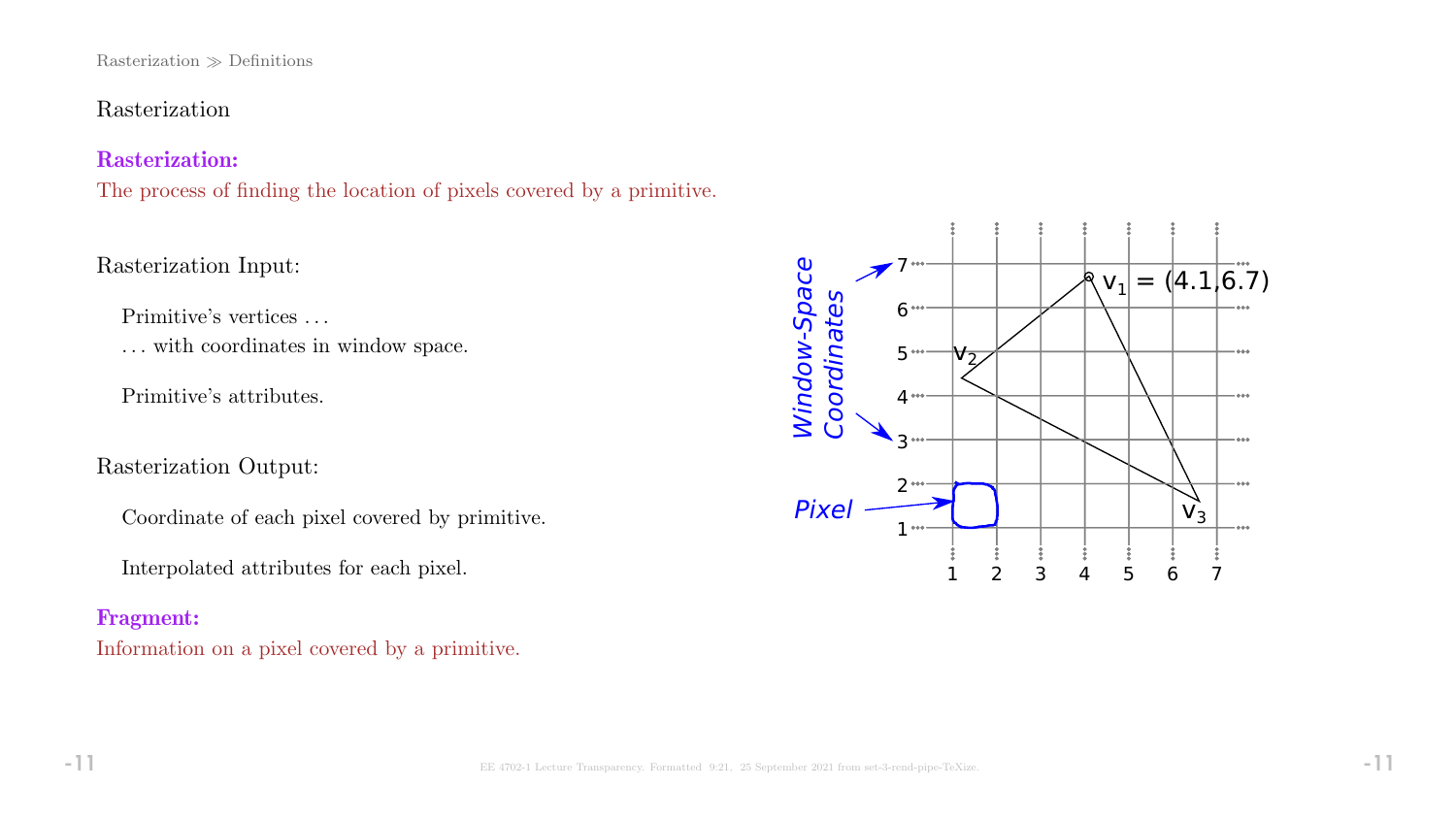Rasterization  $\gg$  Chosen Pixels

### Rasterization Question

By how much should pixel be covered by primitive?

OpenGL's Answer for Triangles (Polygons)

A fragment is generated if center of pixel is inside primitive.

A special case applies if pixel center is on a shared edge.

OpenGL has rules for other primitives, and can apply antialiasing.

For course, only consider triangles without antialiasing.

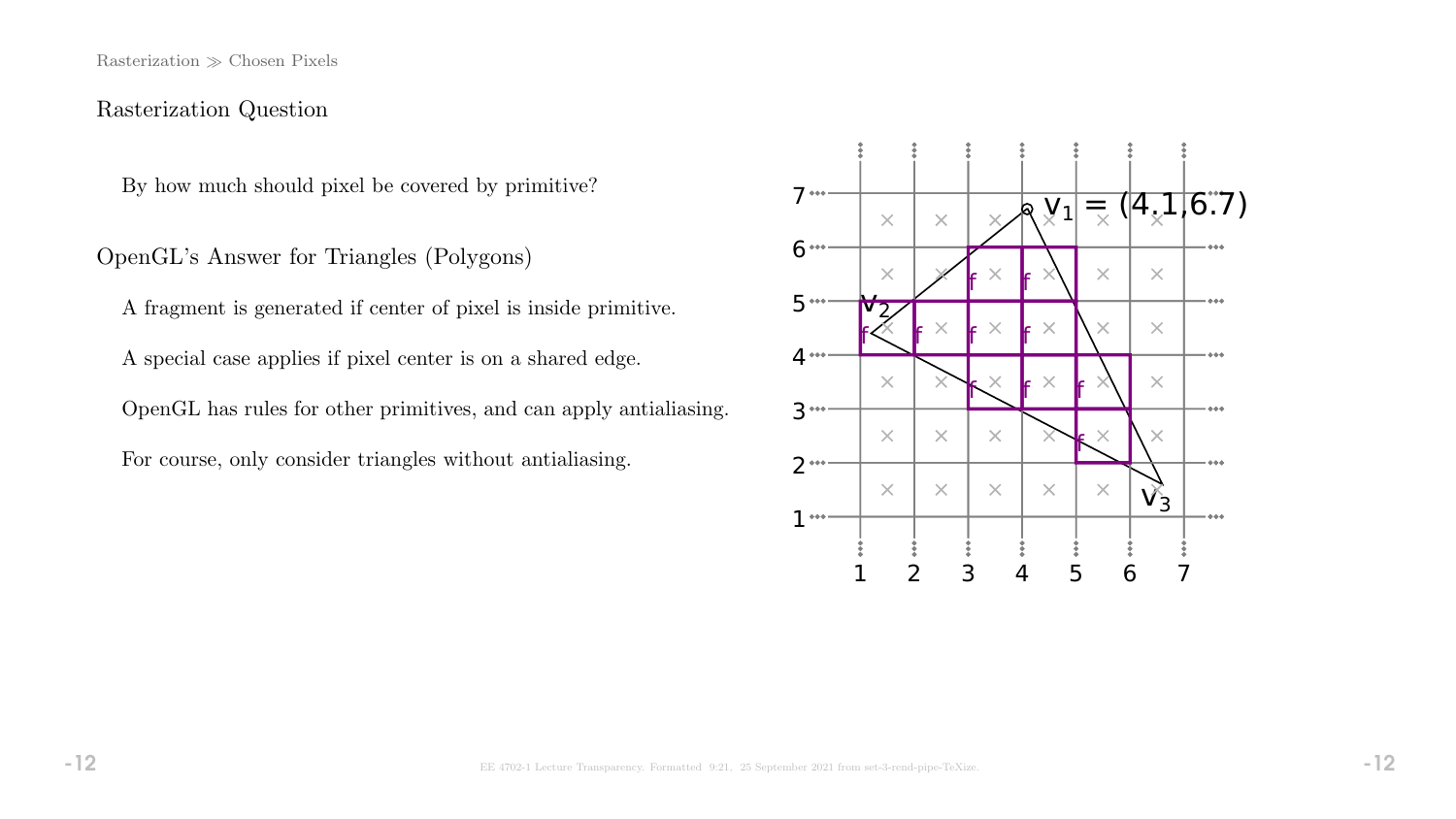$Rasterization \gg Interpolation$  of Attributes

#### Interpolation of Attributes

Fragment includes attributes (associated data) interpolated from primitive vertices.

## Types of Interpolation (OpenGL Shader Language Terminology)

#### smooth (Perspective Correct) Interpolation:

Attribute value at point v of triangle  $v_1v_2v_3$  is linearly interpolated from the attribute value at each vertex based on object space coordinates.

Computationally costly (requires division), but correct.

#### noperspective Interpolation:

Attribute value at point v of triangle  $v_1v_2v_3$  is linearly interpolated from the attribute value at each vertex based on projected x and y coordinates (clip space or window space).

### flat (no) Interpolation:

Attribute value at point v of triangle  $v_1v_2v_3$  is the value of the attribute of  $v_3$  (the provoking vertex).

Saves time when attributes are the same at all three vertices.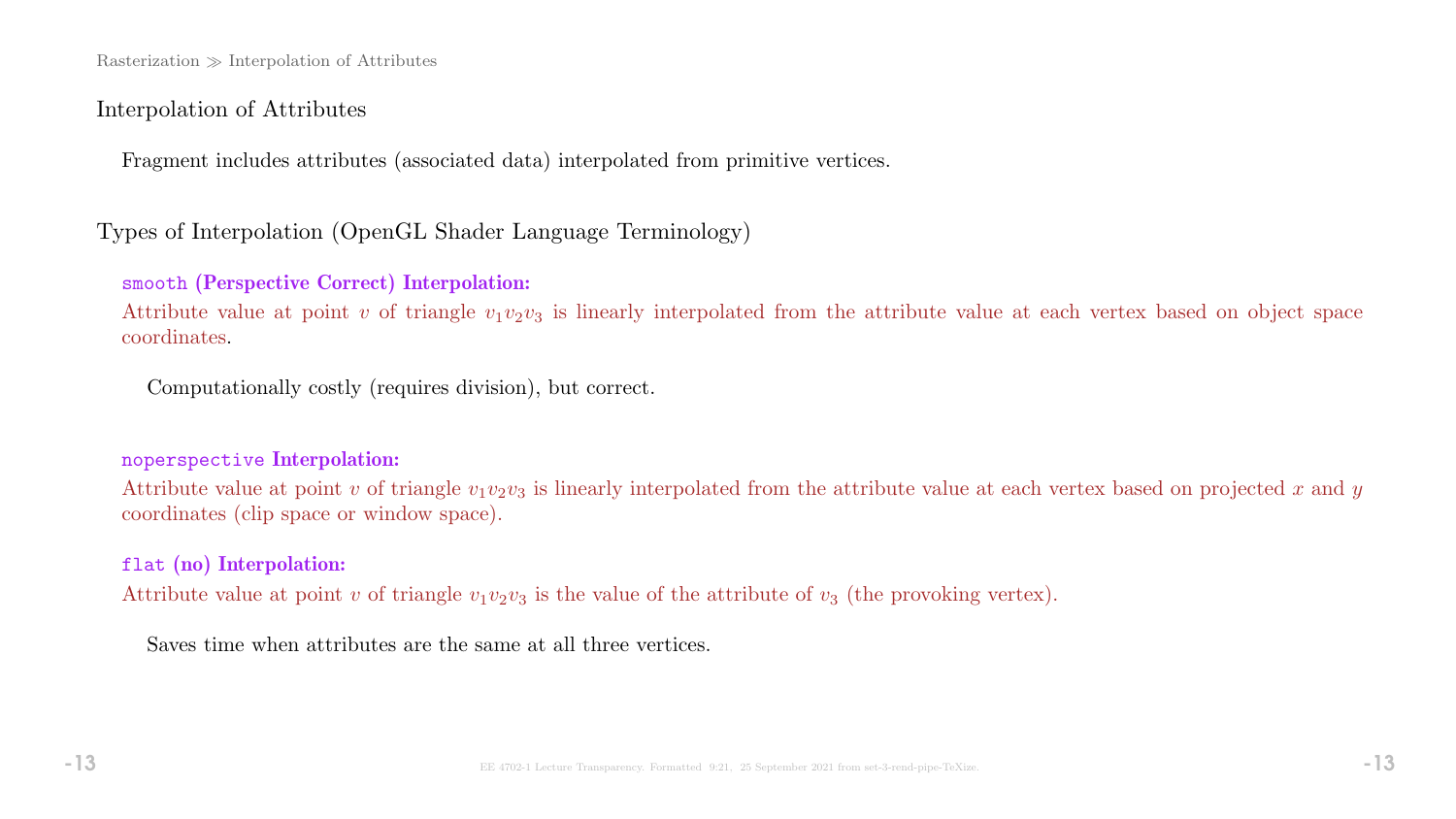$\textsc{Rasterization} \gg \textsc{Miscellaneous}$  Issues

# Important Point

One primitive can generate many fragments.

Fragment usually carries:

Window-space coordinates. (Exact position of pixels.)

Interpolated lighted color.

For writing to the frame buffer.

Interpolated z value.

Used to determine whether fragment is under or over another fragment.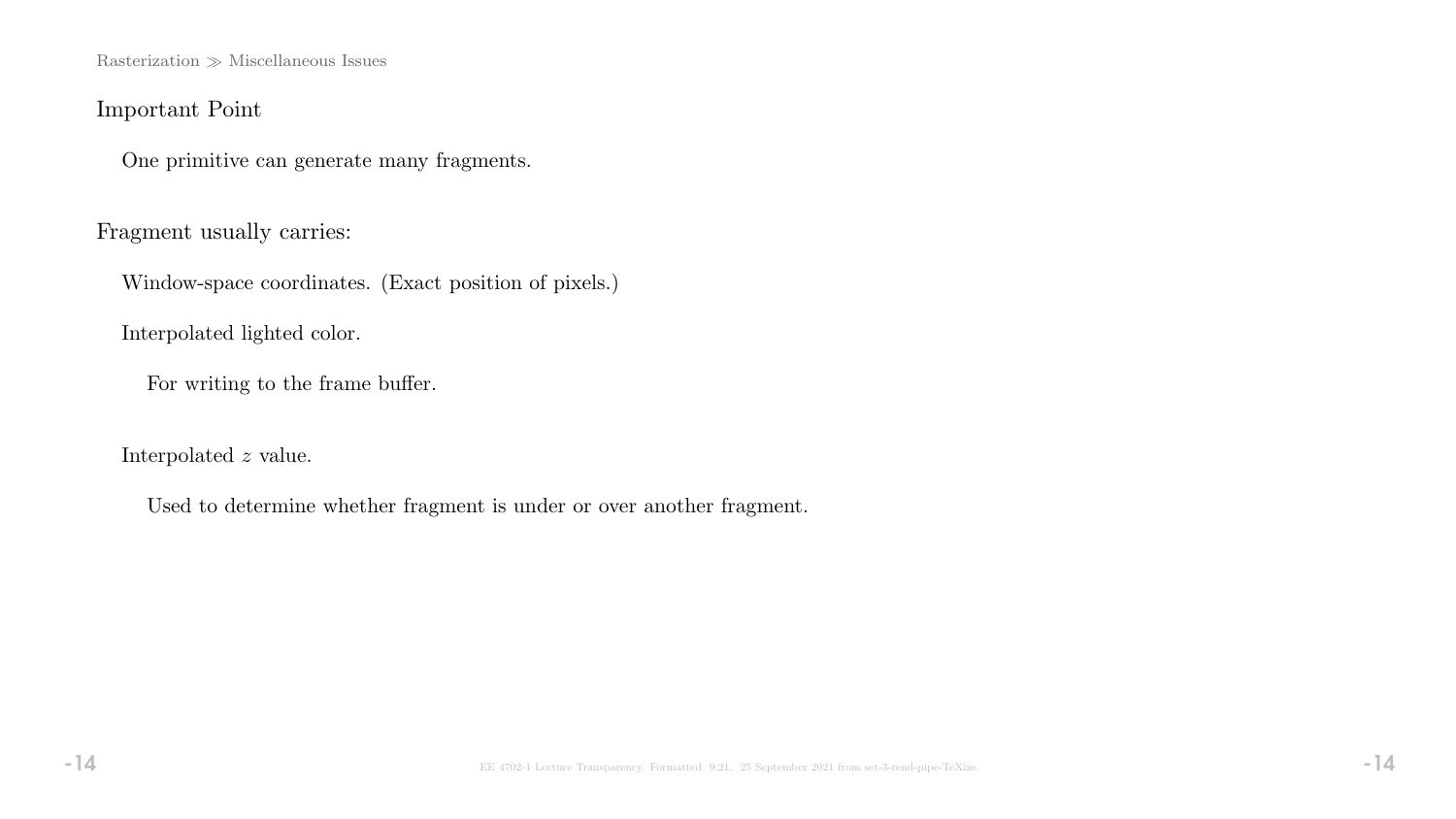Rendering Pipeline  $\gg$  Definitions

## Pipeline:

An organization for software and hardware which defines a fixed sequence of stages. Each stage carries out some operation, receiving its input data from the prior stage and providing its output data to the next stage. All data pass through the same stages in the same order.

# Rendering Pipeline:

An organization for the set of steps needed to convert a set of vertices into a frame buffer image.

The term rendering pipeline might be used generically ...

. . . or it might refer to something very specific.

"Clipping is the most tedious step in the rendering pipeline.".

## OpenGL Rendering Pipeline:

The sequence of steps defined by OpenGL... . . . that start with a vertex and its attributes . . . . . . and usually result in the frame buffer being written.

# Rendering Pass:

The use of the rendering pipeline to render some set of primitives.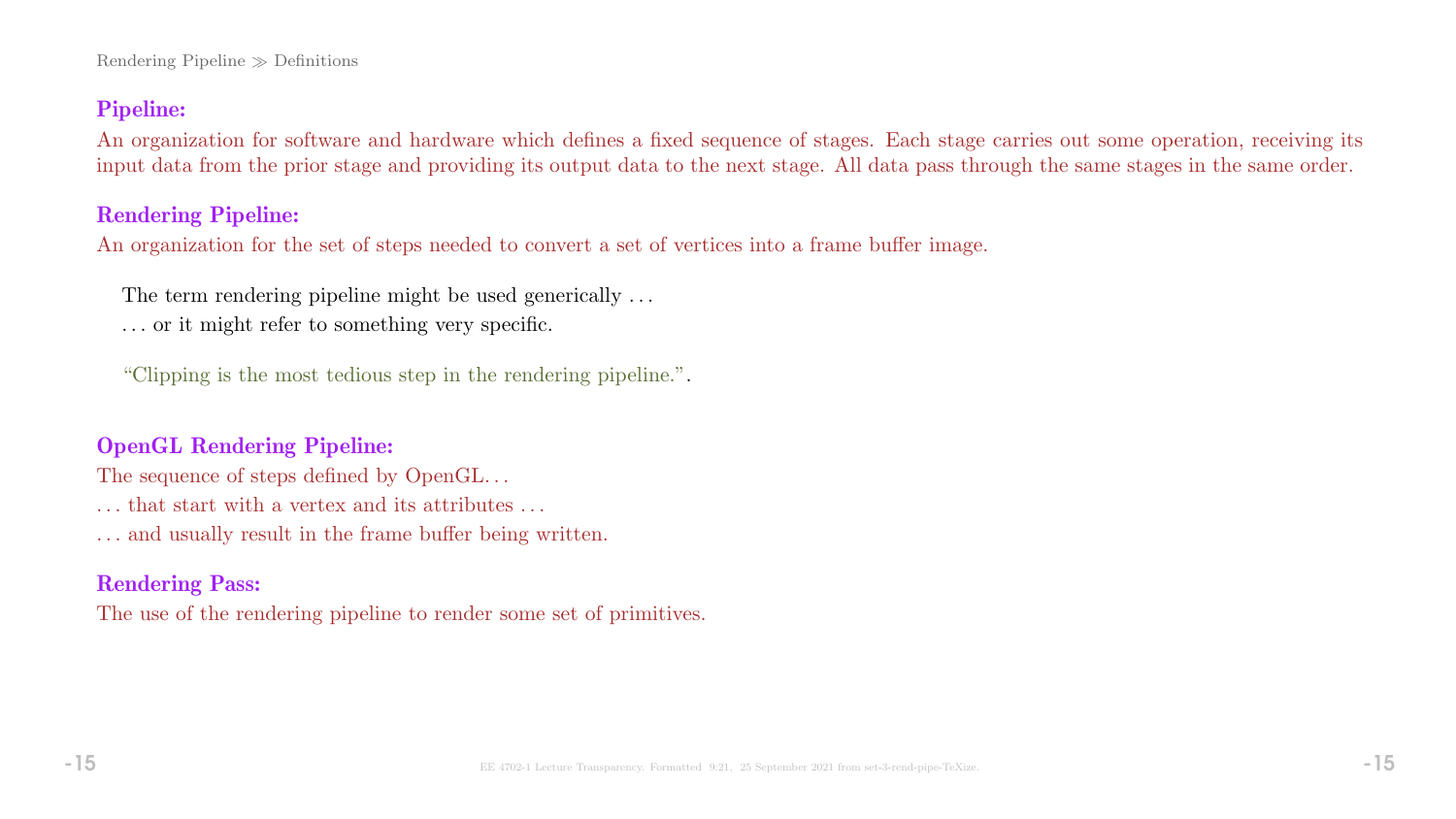Simplified OpenGL/Vulkan Rendering Pipeline

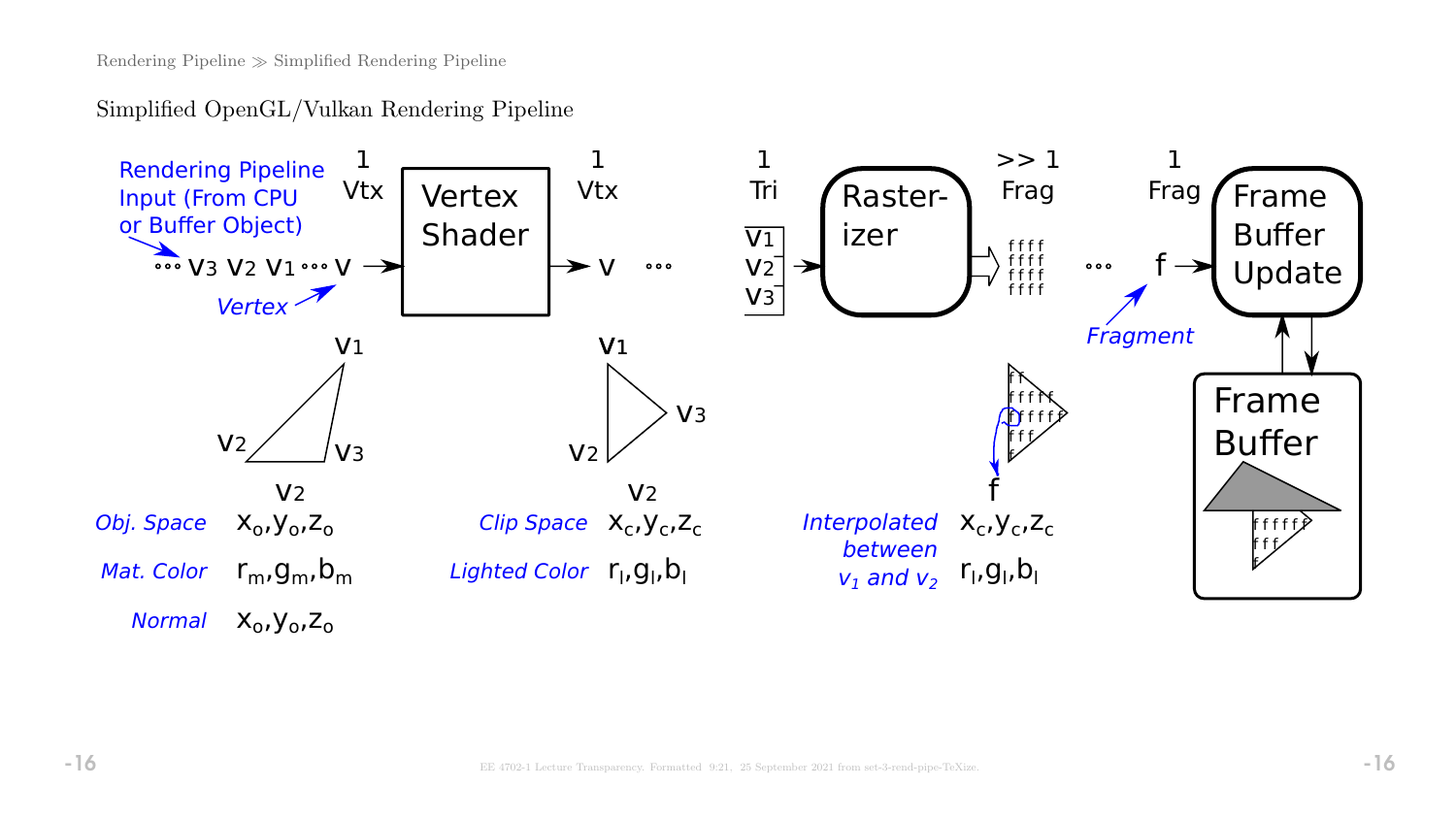Rendering Pipeline  $\gg$  Simplified Rendering Pipeline

# OpenGL and Vulkan Rendering Pipelines

Defined by the OpenGL (4.6) and Vulkan (1.2) standards.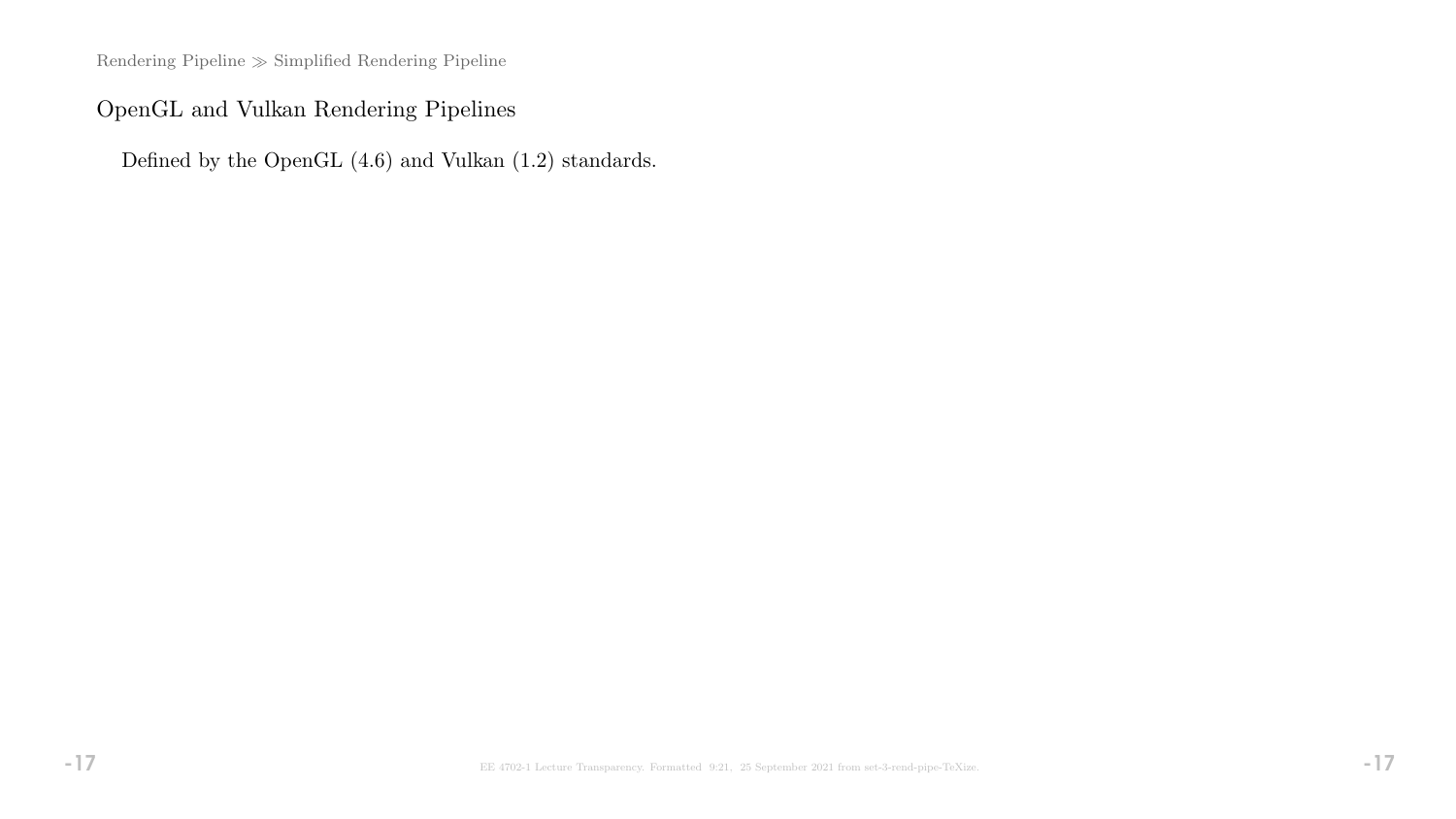Rendering Pipeline Pipeline Terminology

# Definitions

### Stage:

A pipeline section.

#### Programmable Stage (or Unit):

An OpenGL RP stage which can perform its operation by executing user-provided software.

### Fixed-Function Stage (or Unit):

An OpenGL RP stage which cannot be programmed, its functionality is specified by the standard and provided by the implementation.

#### Shader:

A program set up to run in a programmable stage, or the programmable stage itself.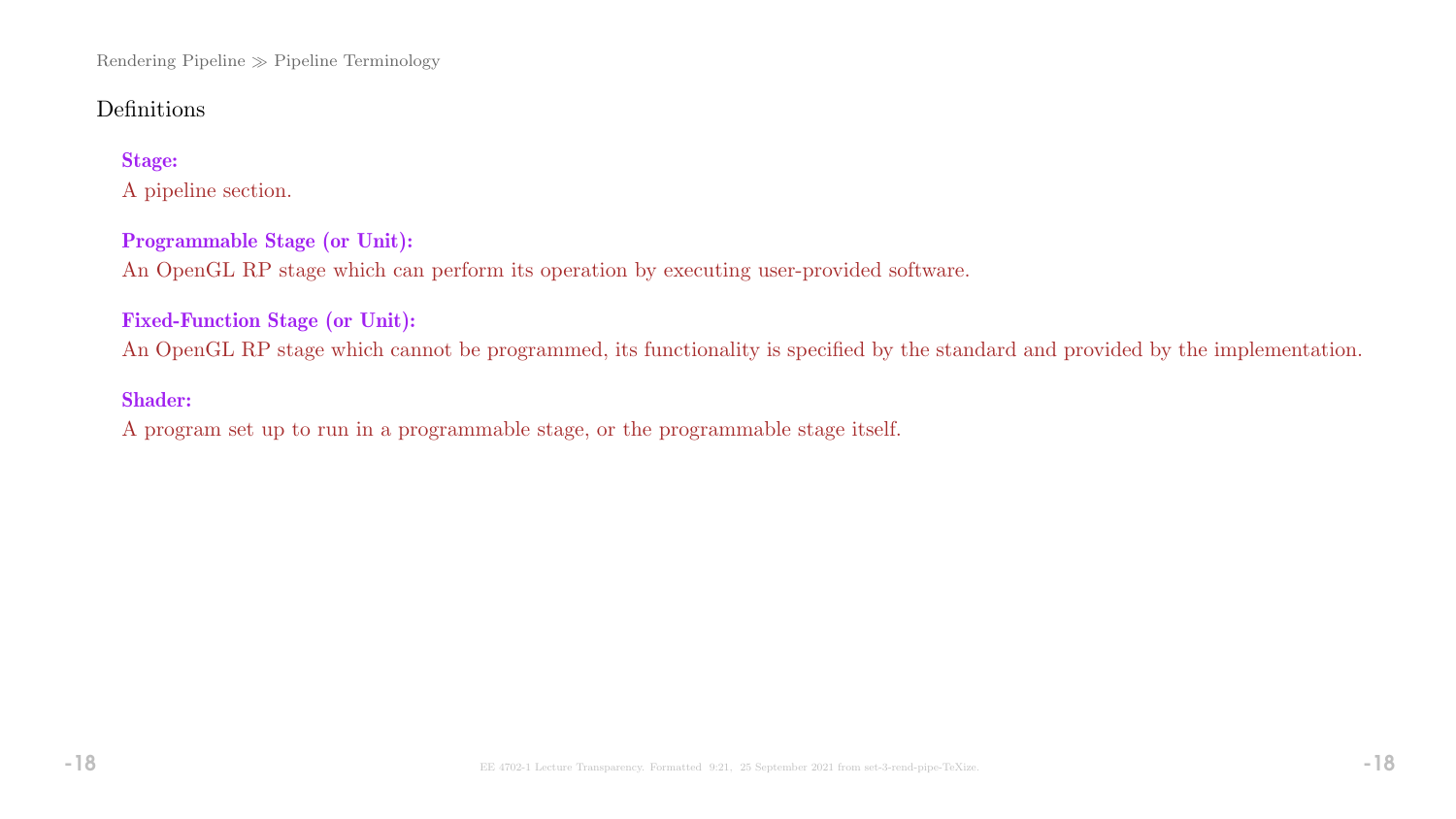# Typical OpenGL Rendering Pipeline

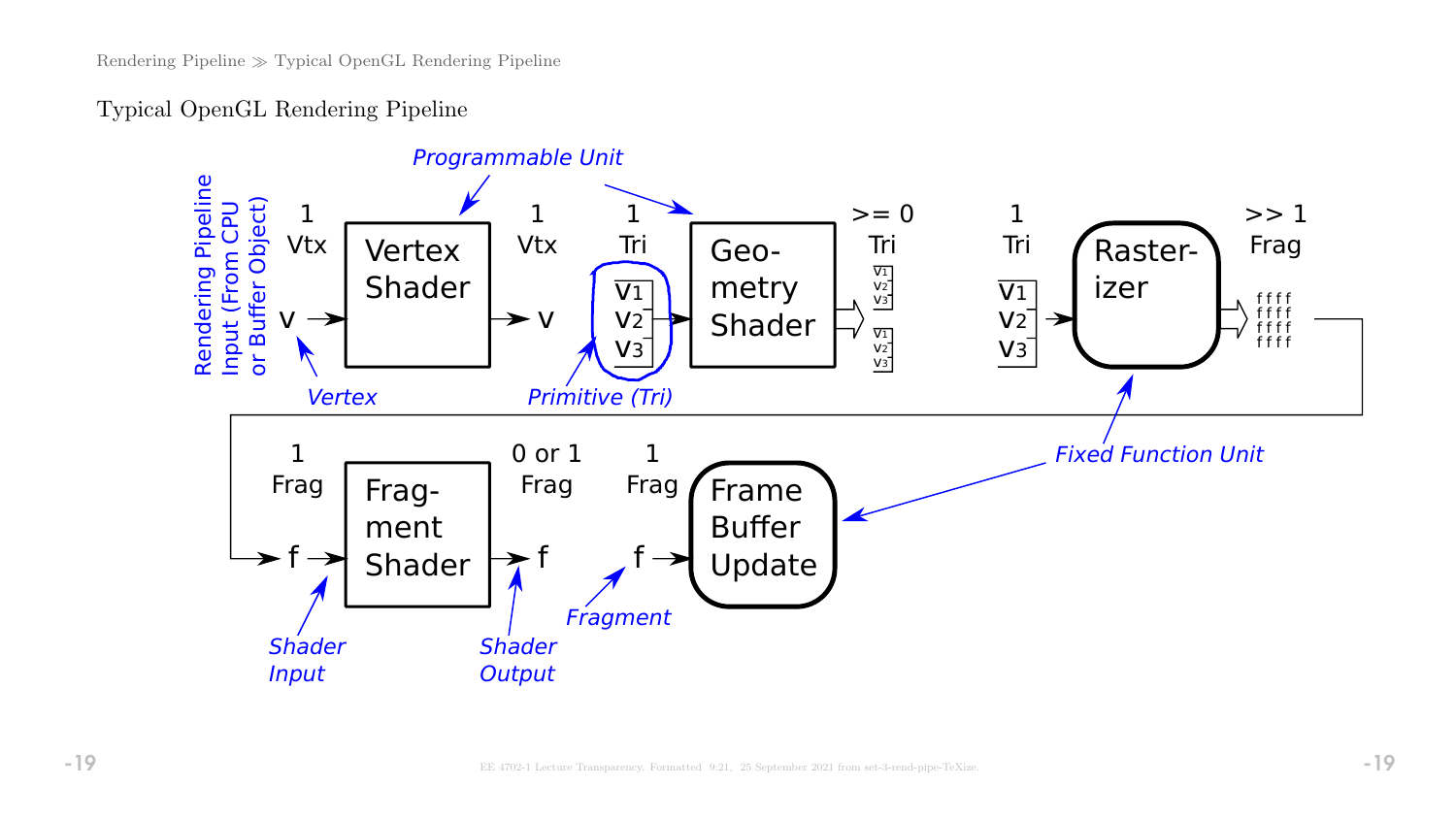Rendering Pipeline  $\gg$  Performing a Rendering Pass

Performing a Rendering Pass

Two Methods in OpenGL:

glBegin(PRIMITIVE); ... glEnd(); Slow because vertices supplied one by one.

```
glDrawArray(PRIMITIVE,...) and related commands.
Fast because vertices supplied in an array.
```
Example: Invoking a rendering pass using glBegin:

```
glBegin(GL_TRIANGLE_STRIP); // Start rendering pass using ..
glColor3fv(lsu_spirit_gold); // .. a rendering pipeline for triangles.
for ( int i=0; i < size; i++ )
    glNormal3f(norms[i].x,norms[i].y,norms[i].z);
    glVertex3f(coords[i].x,coords[i].y,coords[i].z); }
glEnd(); \frac{1}{\pi} // End of rendering pass.
```
During the rendering pass the CPU sends vertices into the rendering pipeline ... . . . which results in the frame buffering being updated at the RP end.

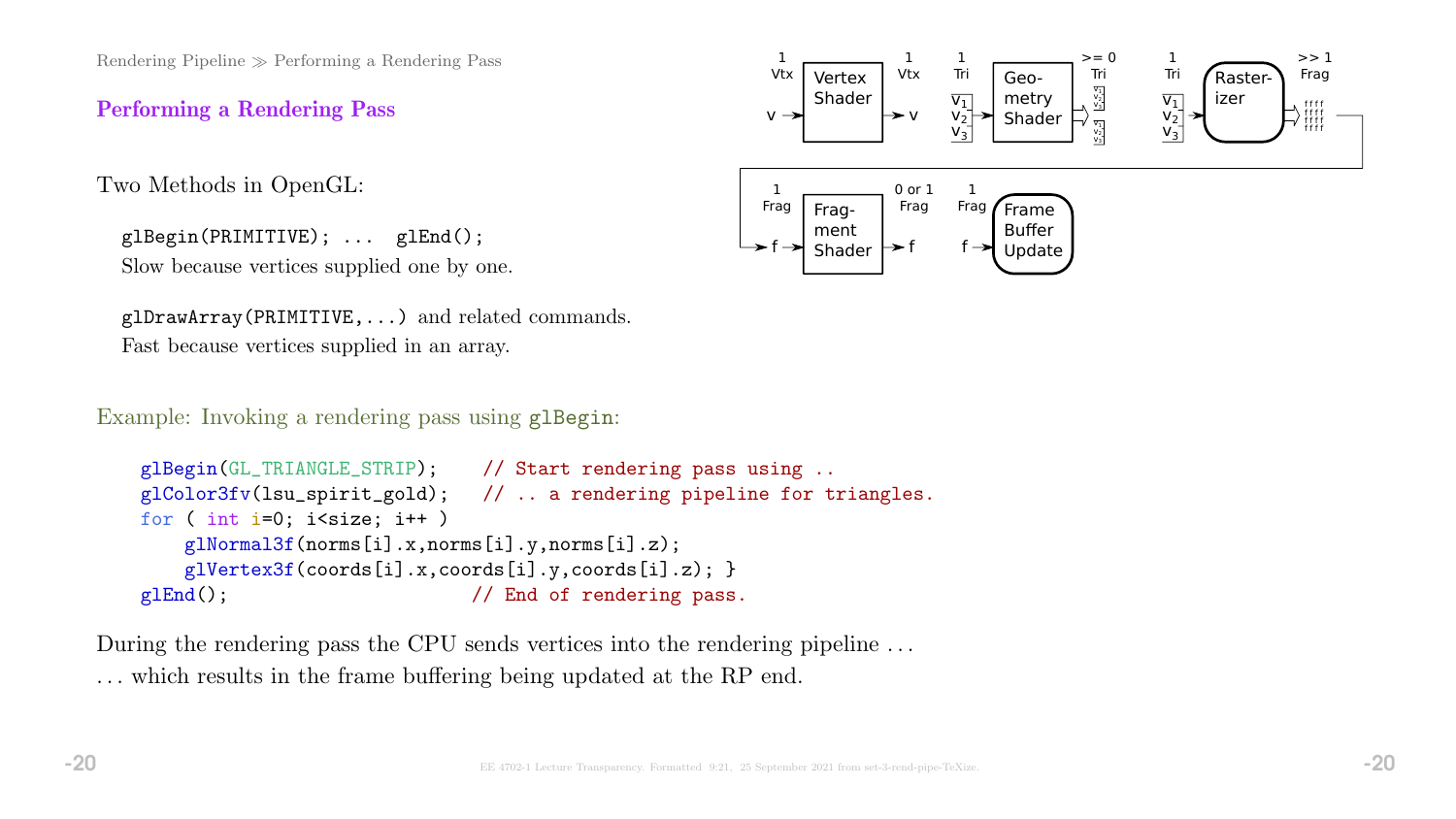Programmable Shaders Programmable Shaders' Role

Programmable Shaders

Programmable Shaders' Role

Written by OpenGL Programmers (that would be us).

The shaders implement the functionality of a RP stage.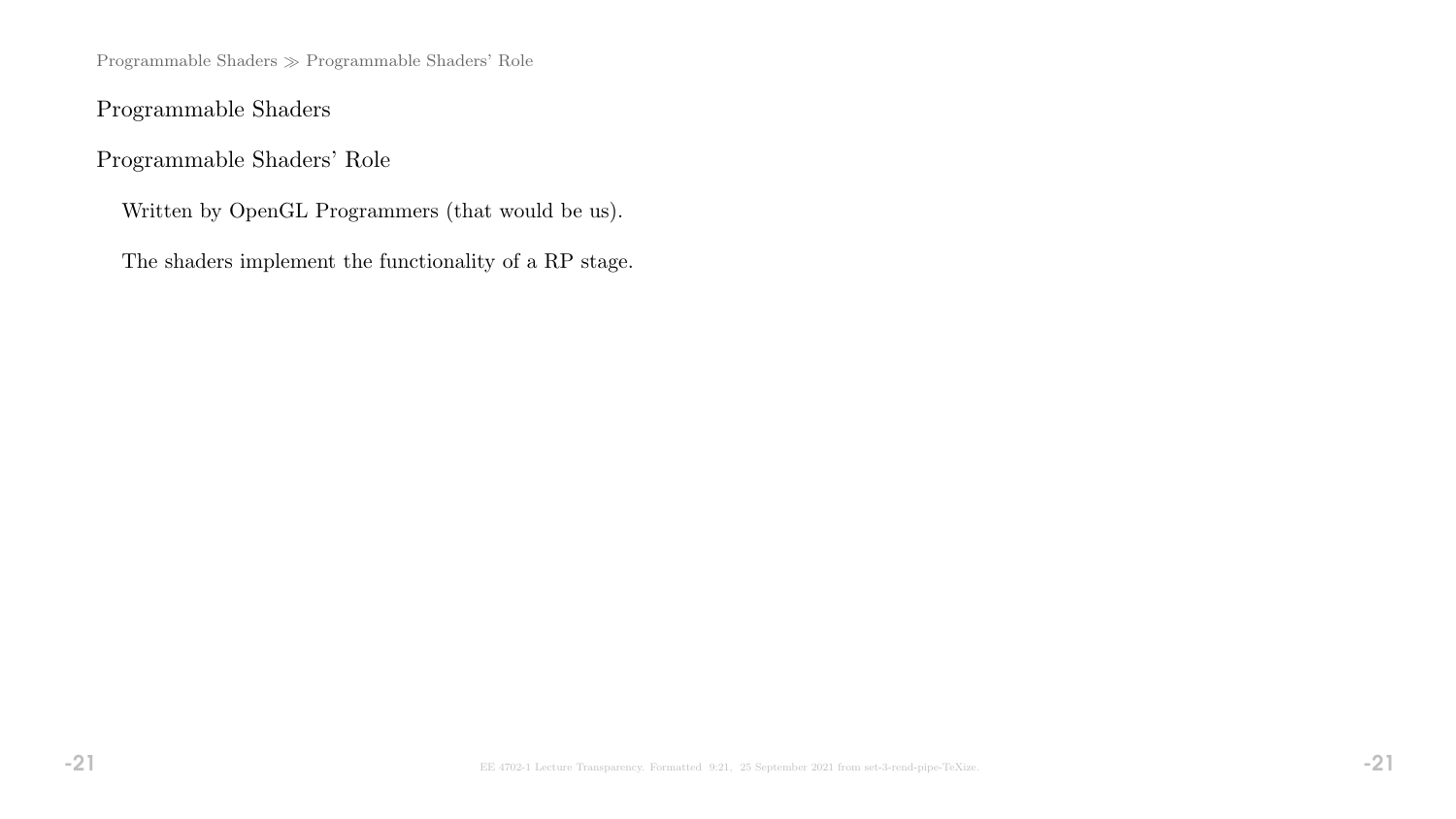Programmable Shaders  $\gg$  Shader Invocation

### Shader Invocation

Big Difference with "Normal" Programming, Like C

C:

Must write a routine called main.

The routine main is started once each time the program is run.

This should seem obvious. How else would one do it?

OpenGL Shading Language

For each rendering pass ...

. . . can provide a shader for each programmable unit.

Shader is run once for each item passing through pipeline.

Item can be a vertex, primitive, or fragment.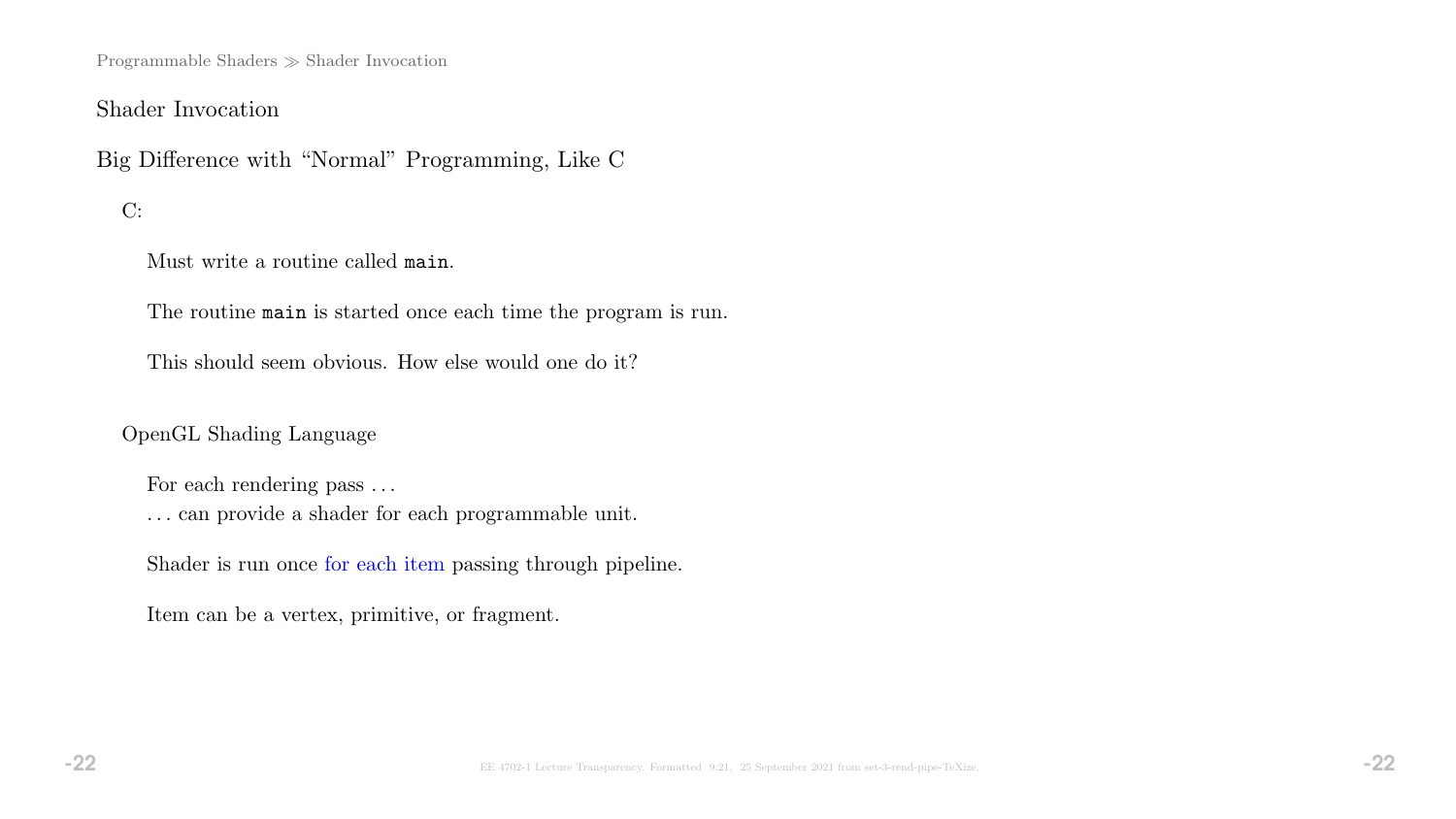Programmable Shaders  $\gg$  Shader Inputs and Output  $\gg$  Types of Storage

# Shader Inputs and Output

# Types of Storage

- in Input data from a previous stage.
- out **Output data for a subsequent stage.**
- uniform Read-only data provided by CPU.
- buffer A buffer object. Can be read and written.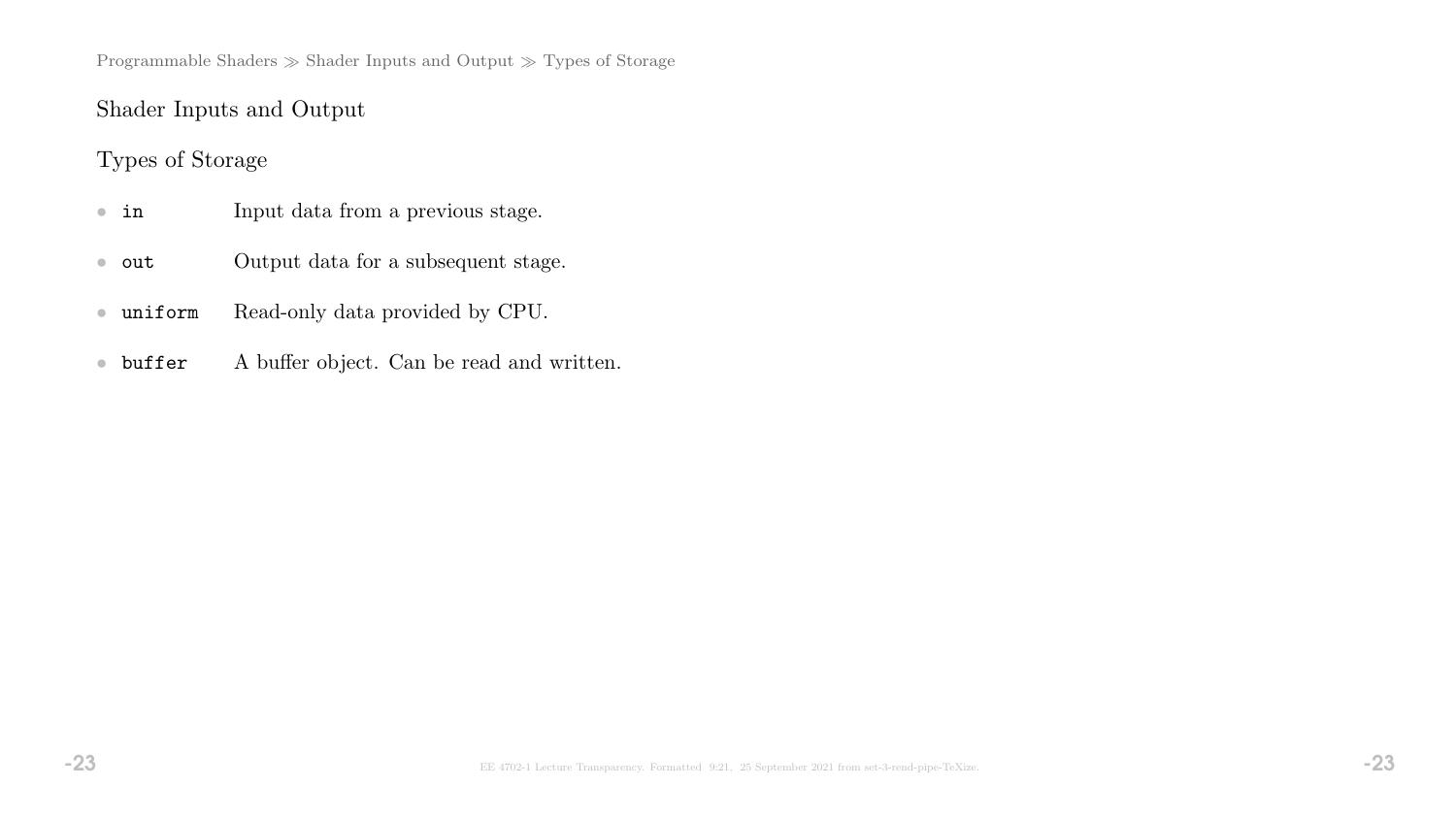Programmable Shaders  $\gg$  Shader Inputs and Output  $\gg$  Compatibility Profile Inputs and Outputs

# Predefined Shader Inputs and Outputs

Each stage has predefined inputs and outputs.

Used to communicate with fixed-function hardware.

For example, gl Position is used by rasterizer.

Compatibility Profile Inputs and Outputs

These are for GPUs that could not be fully programmed.

For example, gl\_Color.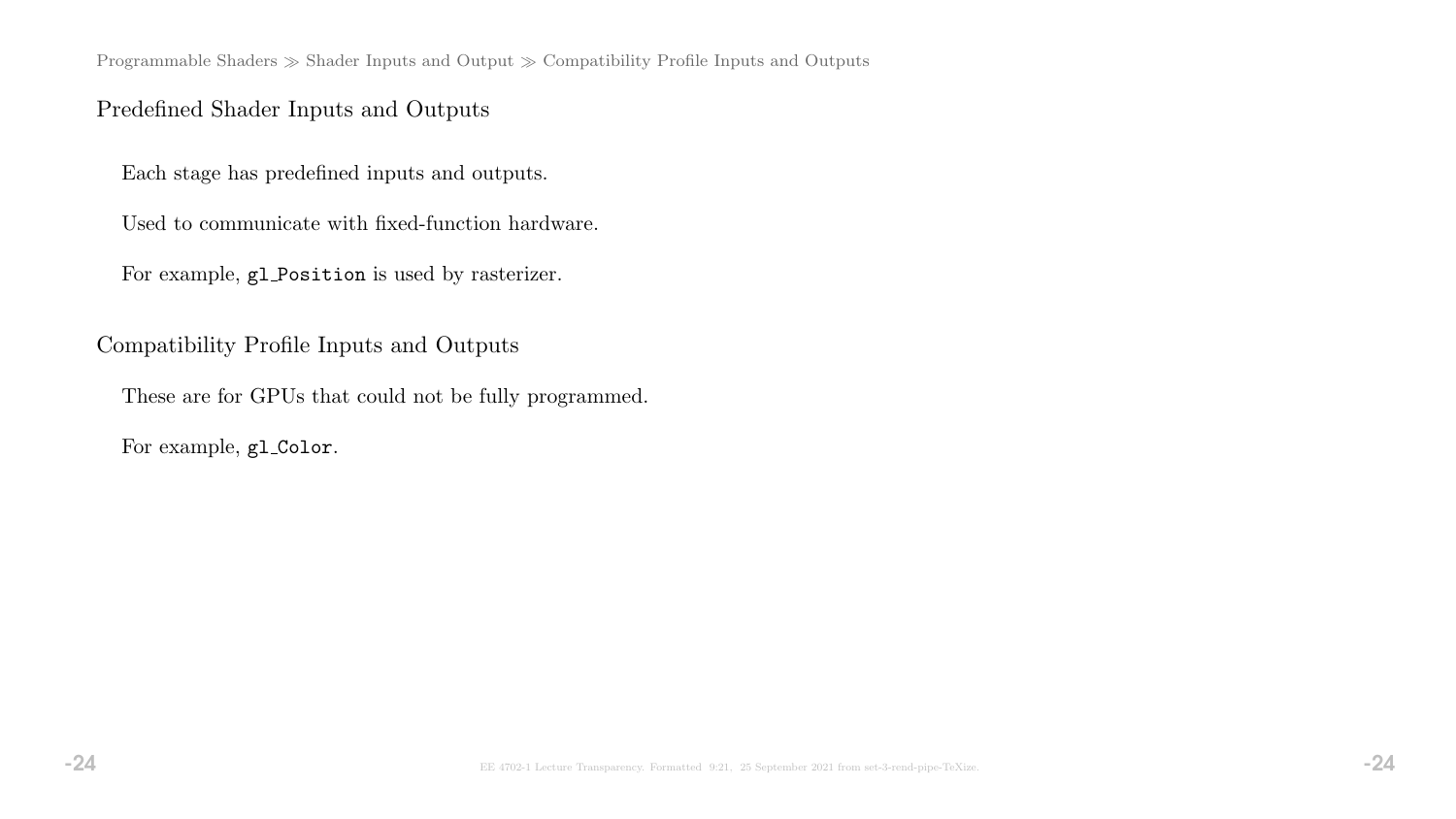

Each vertex in this example has the following attributes:

```
A coordinate (specified by glVertex3f).
```

```
A normal (specified by glNormal3f).
```

```
A color (specified by glColor3fv).
```
Each execution of glVertex3f sends one vertex into the vertex shader.

In the diagram a vertex, including all its attributes, shown as  $v, v1$ , etc.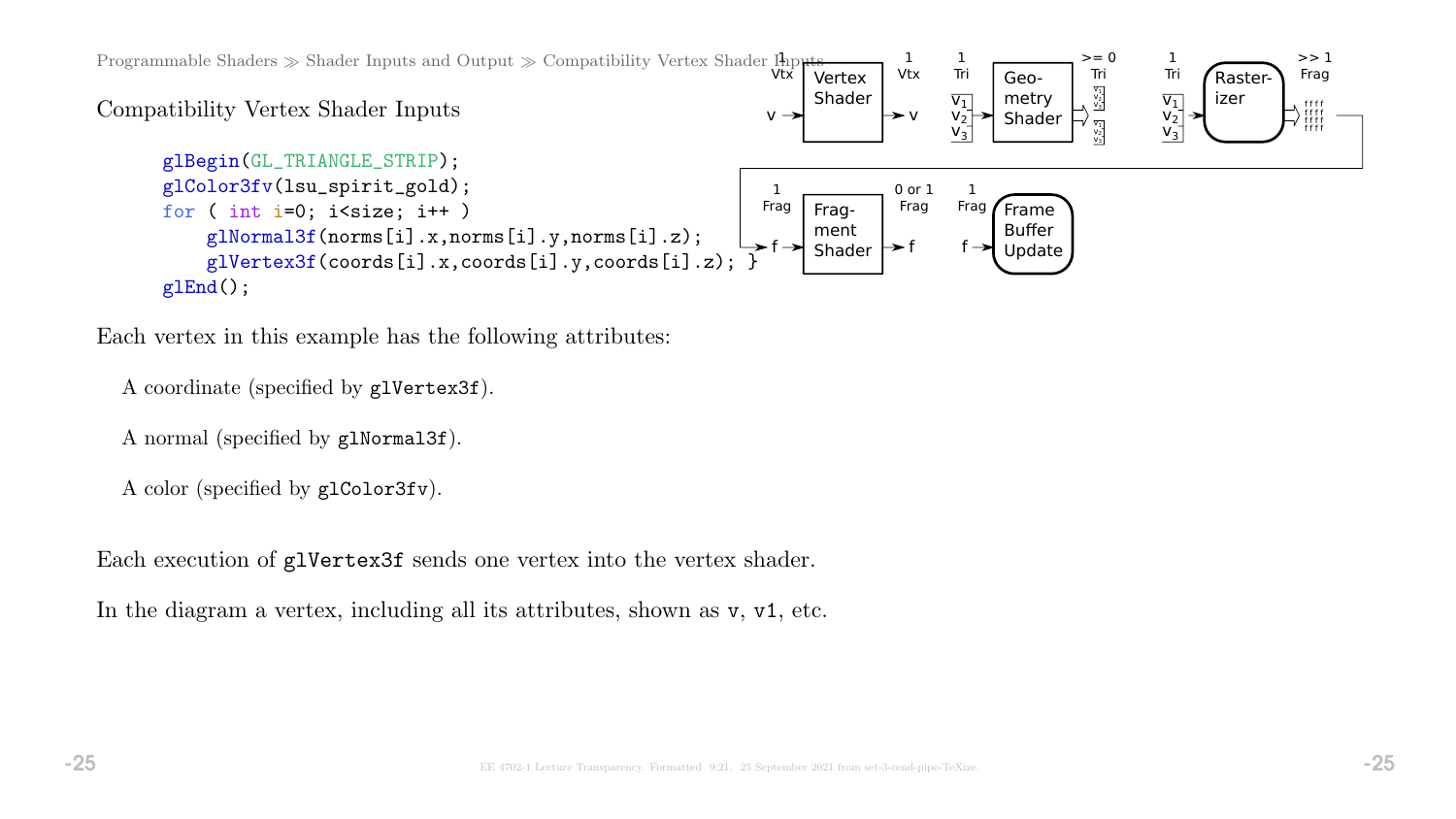Major Rendering Pipeline Stages

# Major Rendering Pipeline Stages

The major stages summarized in the next few slides.

Some are programmable, some are fixed function.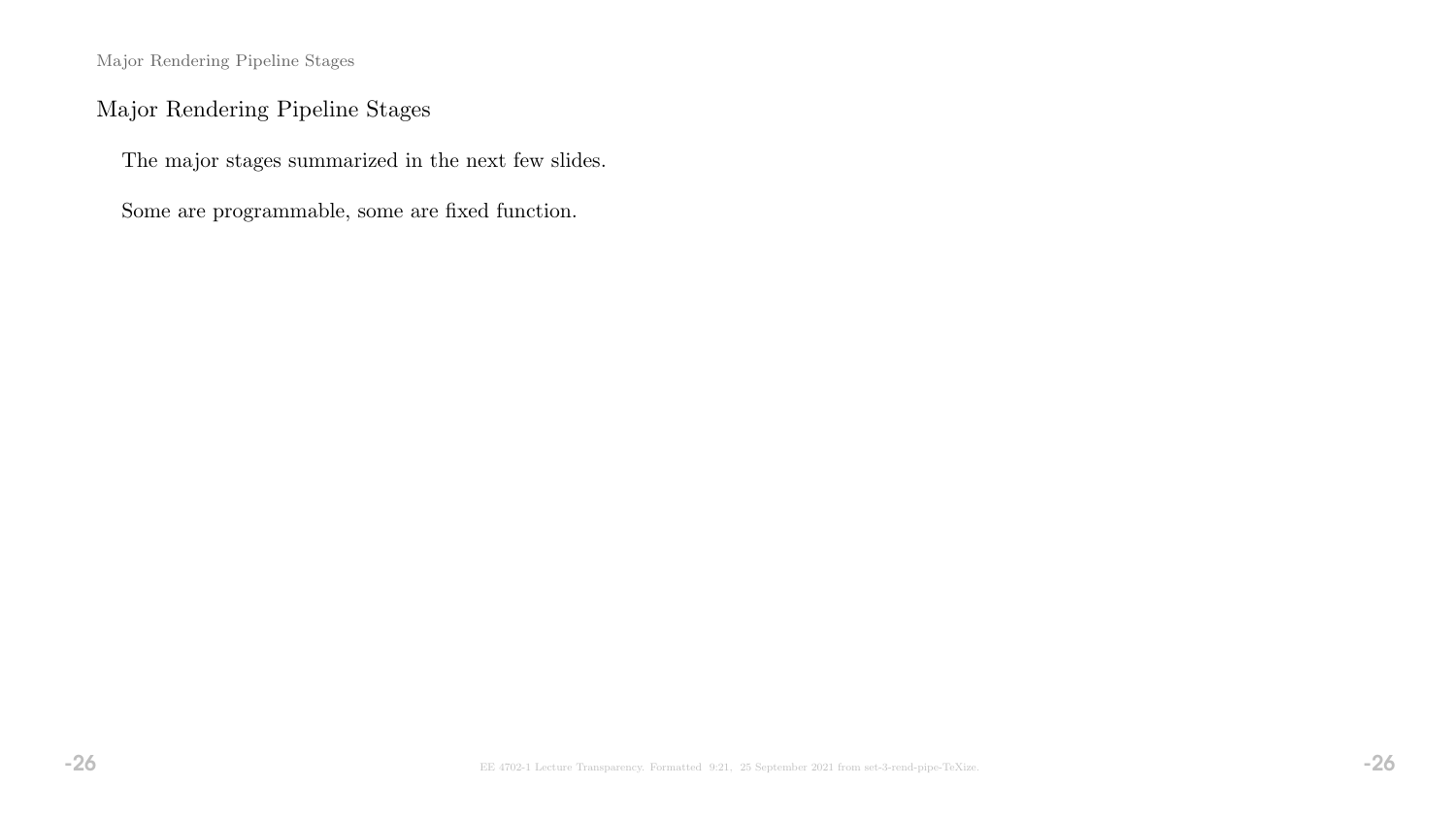Major Rendering Pipeline Stages  $\gg$  The Vertex Shader

# The Vertex Shader

Input: One vertex.

Output: One vertex.

Historical Role:

Compute lighted color of vertex.

Convert object-space coordinates to clip space.

Current Role:

Provide data for geometry shader (completely user determined).

If no geometry shader, output must include clip-space coordinates.

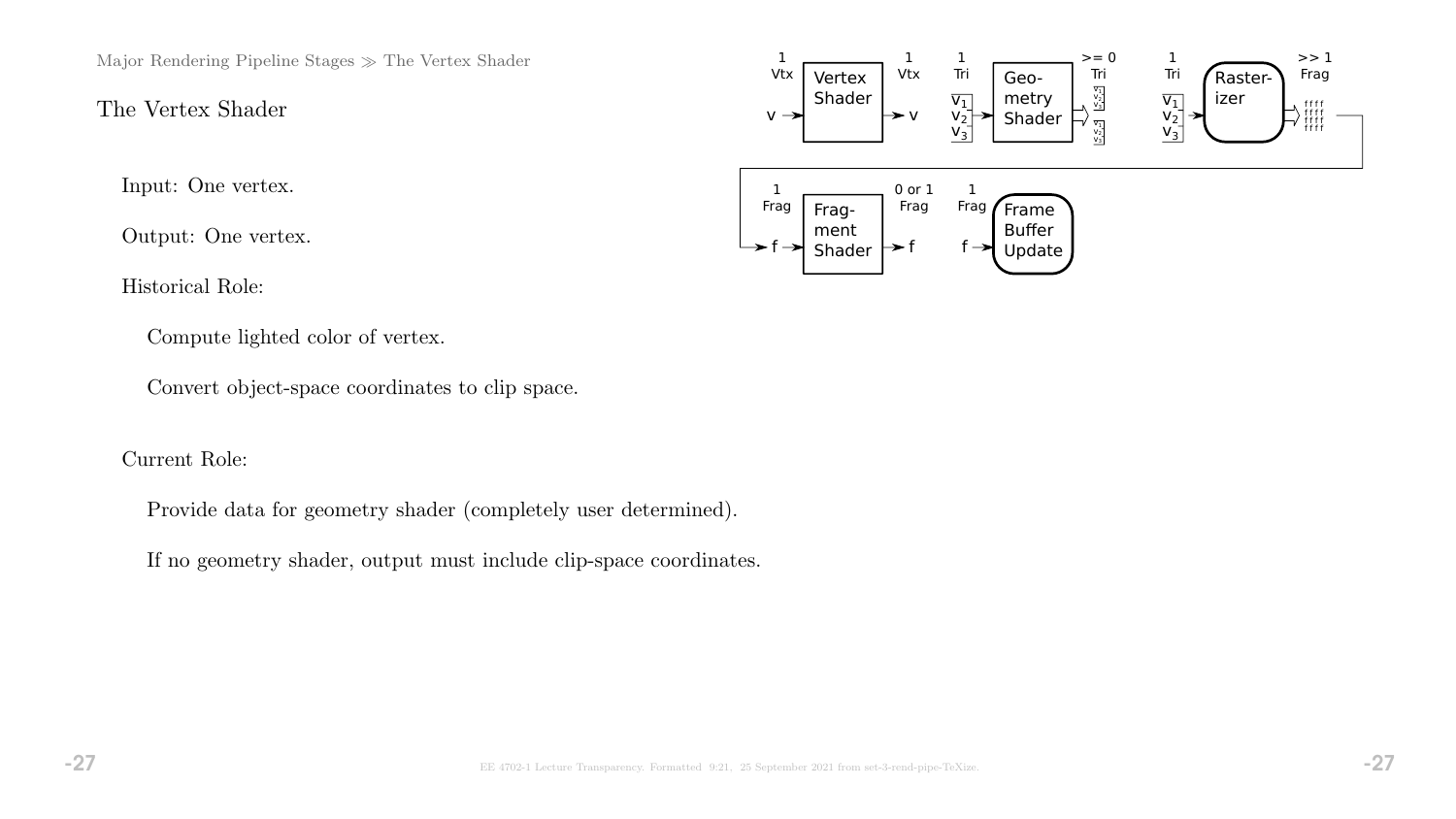Major Rendering Pipeline Stages  $\gg$  The Geometry Shader

The Geometry Shader

Input: One primitive.

Output zero or more primitives.

Input primitive type must be compatible with primitive specified by glBegin or glDraw.

Input data is an array of vertex shader outputs . . .

. . . the size of the array is determined by primitive type.

Output primitive type can be freely chosen.

Current Role:

Must write clip-space coordinates to gl Position.

Also writes whatever other data fragment shader needs.

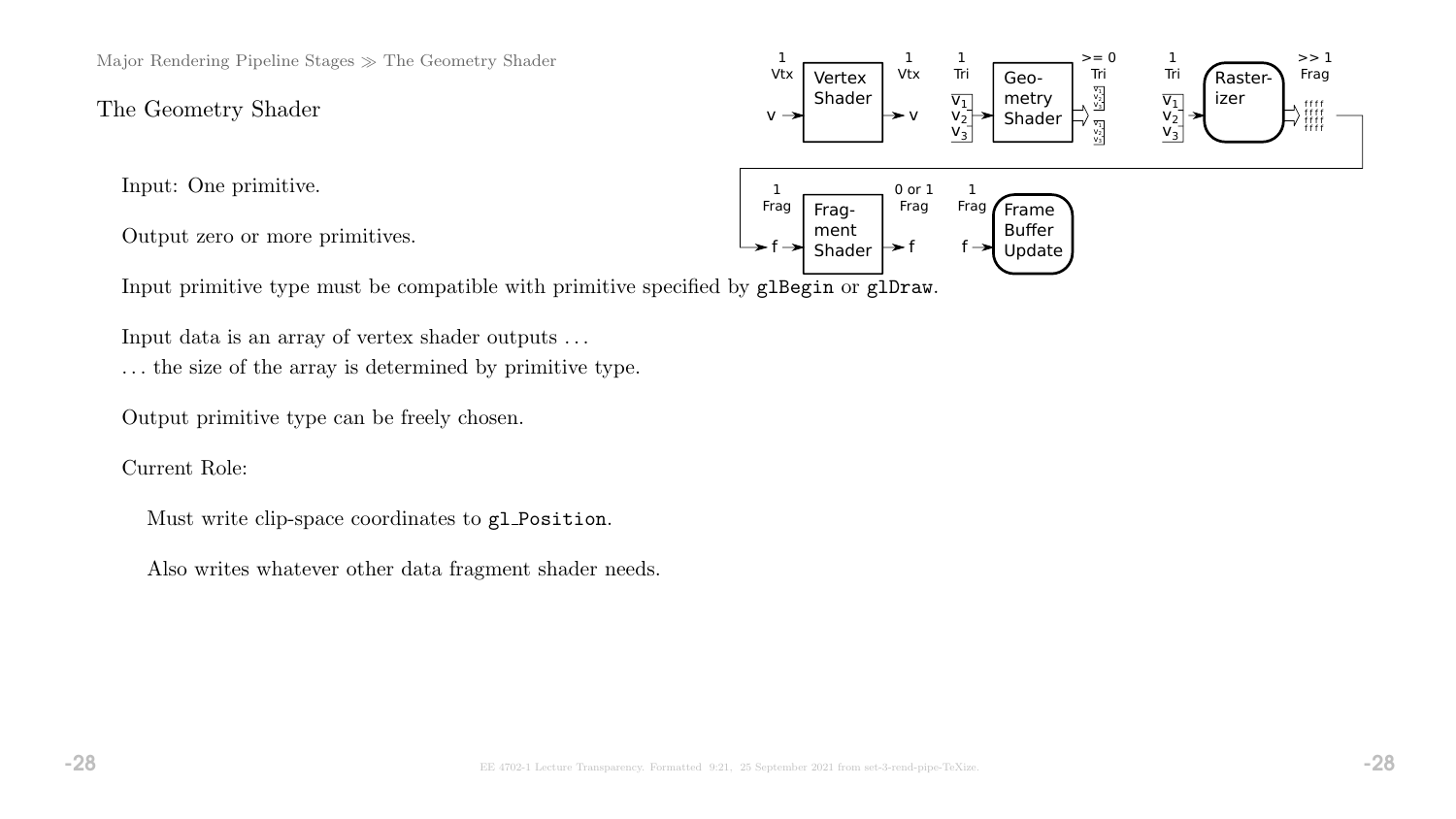Major Rendering Pipeline Stages  $\gg$  Rasterizer

#### Rasterizer

Input: One primitive . . .

. . . (type determined by geometry shader).

Vertex Shader Geometry Shader Fragment  $f \rightarrow$  Shader  $\rightarrow$  f Rasterizer 1 Vtx 1 Tri  $>= 0$ Tri 1 Tri  $>> 1$ Frag 1 Frag 0 or 1 Frag 1 Vtx Frame Buffer Update  $\overline{v_1}$  $V_2$  $V_3$ V<sub>1</sub><br>V<sub>2</sub><br>V<sub>3</sub>  $\frac{\nabla_1}{\nabla_2}$  $\overline{\mathsf{v}_1}$  $\overline{v}_2^ V_3^$  $v \rightarrow$   $v \rightarrow v$   $v_1$  shader  $v_2$   $v_3$   $v_2$   $v_3$   $v_1$   $v_2$   $v_3$ f f f f f f f f f f f f 1 Frag  $f \rightarrow$ Output: Zero or more fragments—one fragment for each pixel that the primitive covers.

The data for each fragment is some combination of the data . . .

. . . for each vertex in the input primitive.

The rasterizer cannot be programmed.

f f f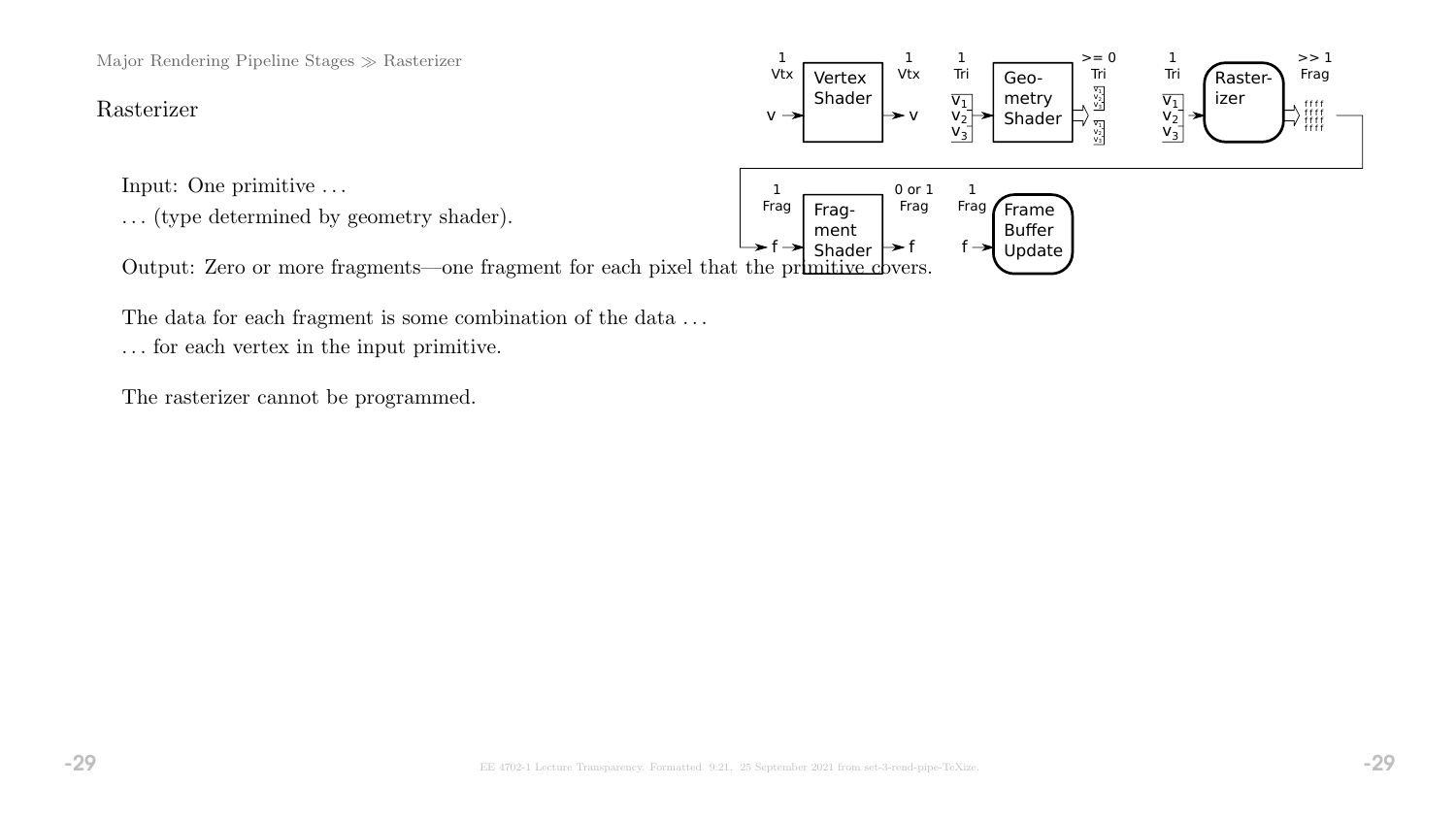Major Rendering Pipeline Stages  $\gg$  Fragment Shader

Fragment Shader

Input: One fragment.

Output: Zero or one fragments.

Typical Role:

Read texels and blend with lighted color.

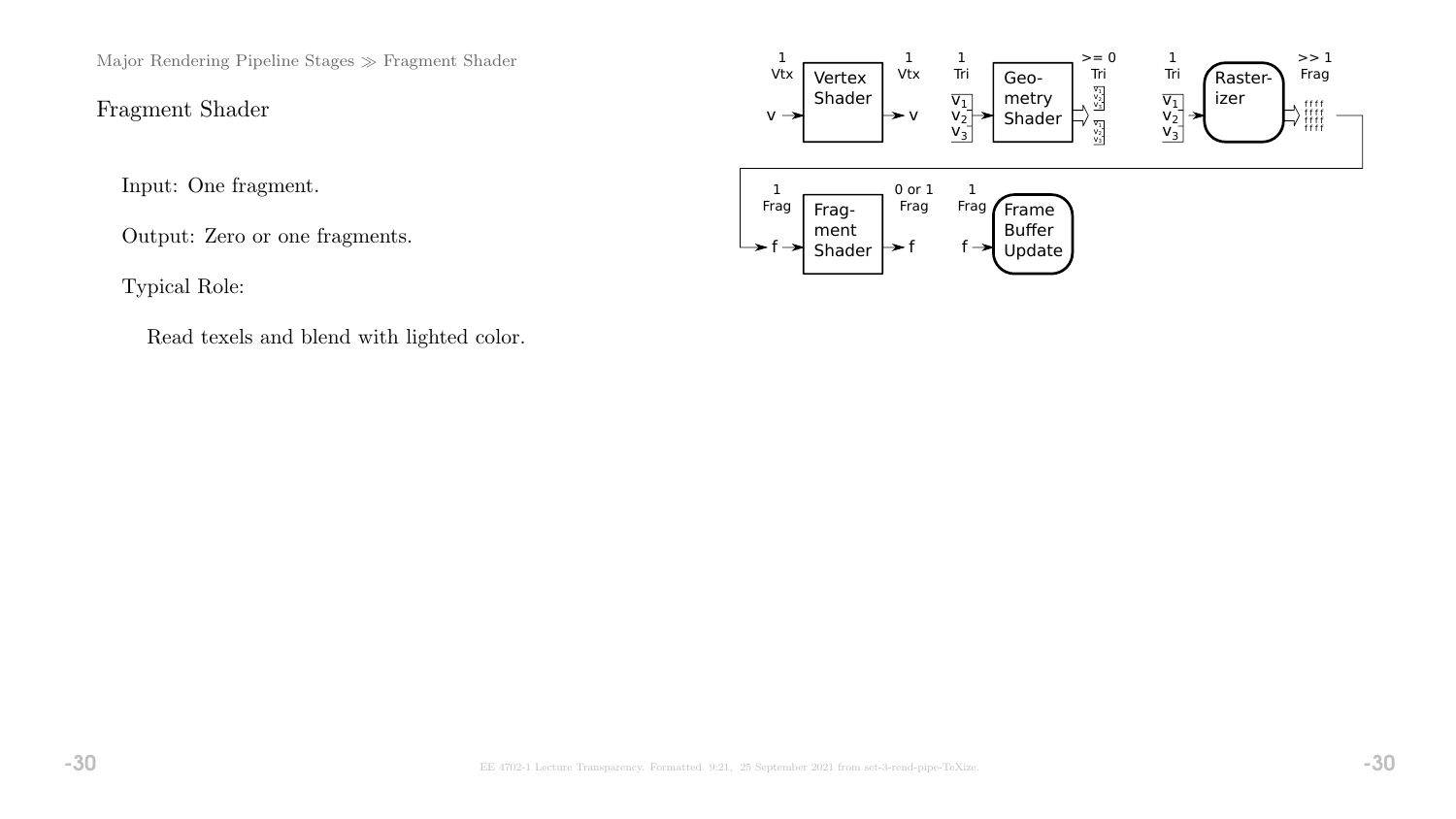Major Rendering Pipeline Stages  $\gg$  Frame Buffer Update

Frame Buffer Update

Input one fragment. Output: None.

Typical Role

Applies depth, stencil, and other tests to fragment.

Blends or writes passing fragment to color plane of frame buffer.

Frame buffer update is not programmable.

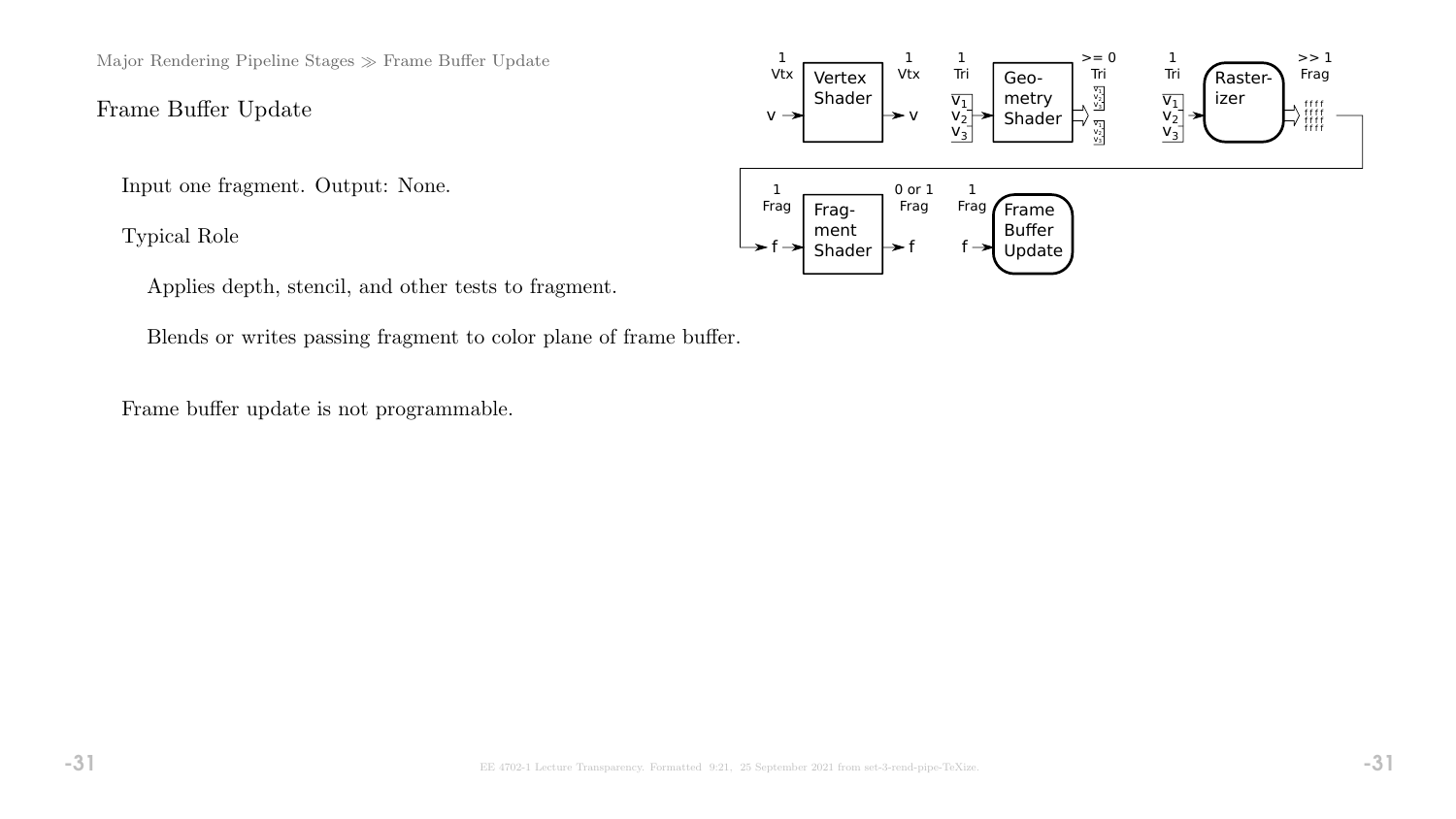Data Access by Shaders  $\gg$  Shader Data Categories

# Data Access by Shaders

**Categories** 

Shader inputs and outputs.

Uniform variables.

Buffer objects.

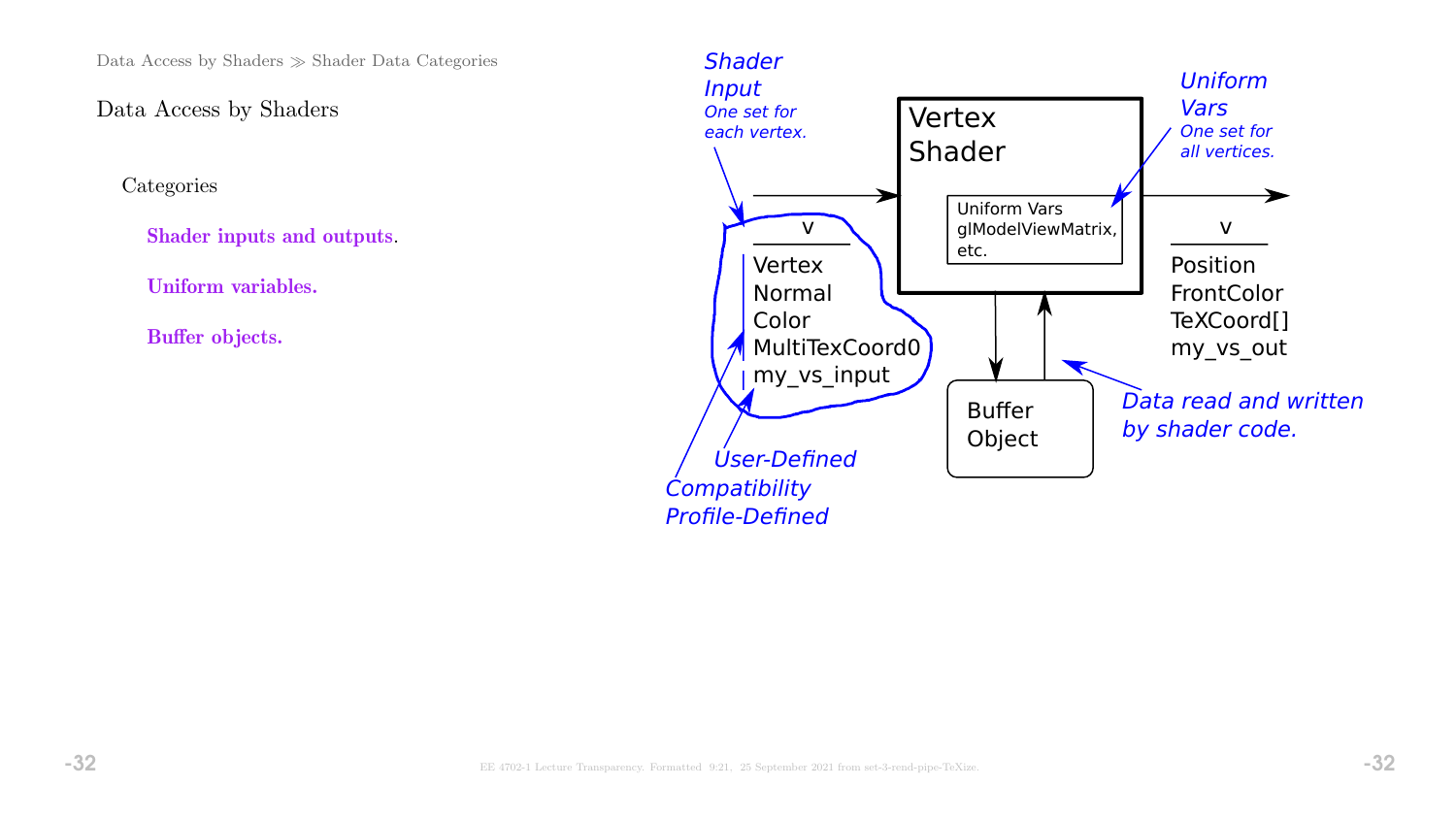Data Access by Shaders  $\gg$  Shader Inputs and Outputs

#### Shader Inputs and Outputs

One set of data for each vertex, primitive, or fragment.

To avoid waste, should not include values common to all.

For example, don't make color a shader input. . .

. . . if all vertices are the same color, use a uniform instead.

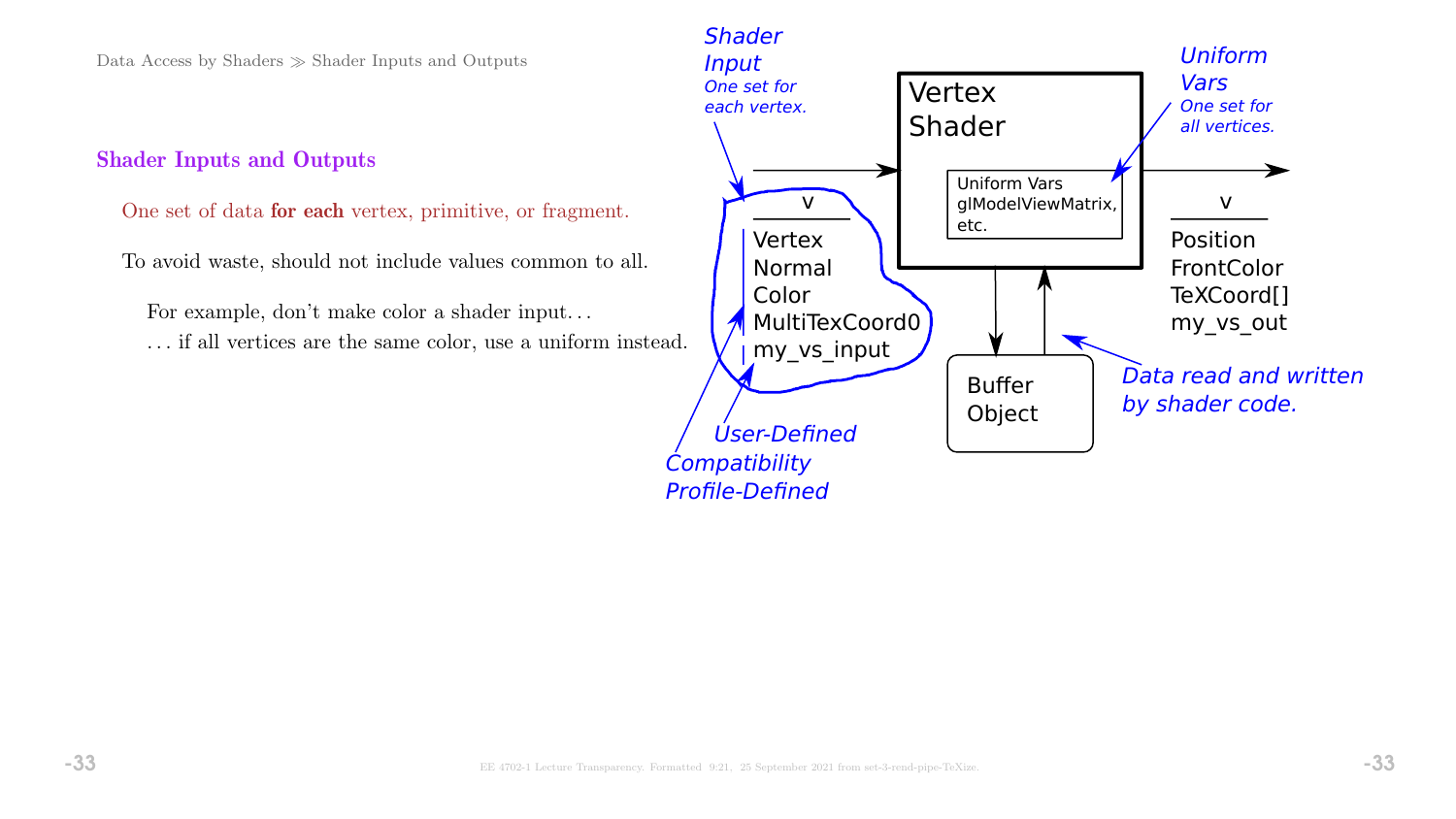Data Access by Shaders  $\gg$  Uniform Variables

#### Uniform Variables

One set of data shared by all.

#### Read only.

Size is limited, typically 64 kiB.

Usually cached (especially if  $\langle 8 \text{ kilB } \text{accessed} \rangle$ .

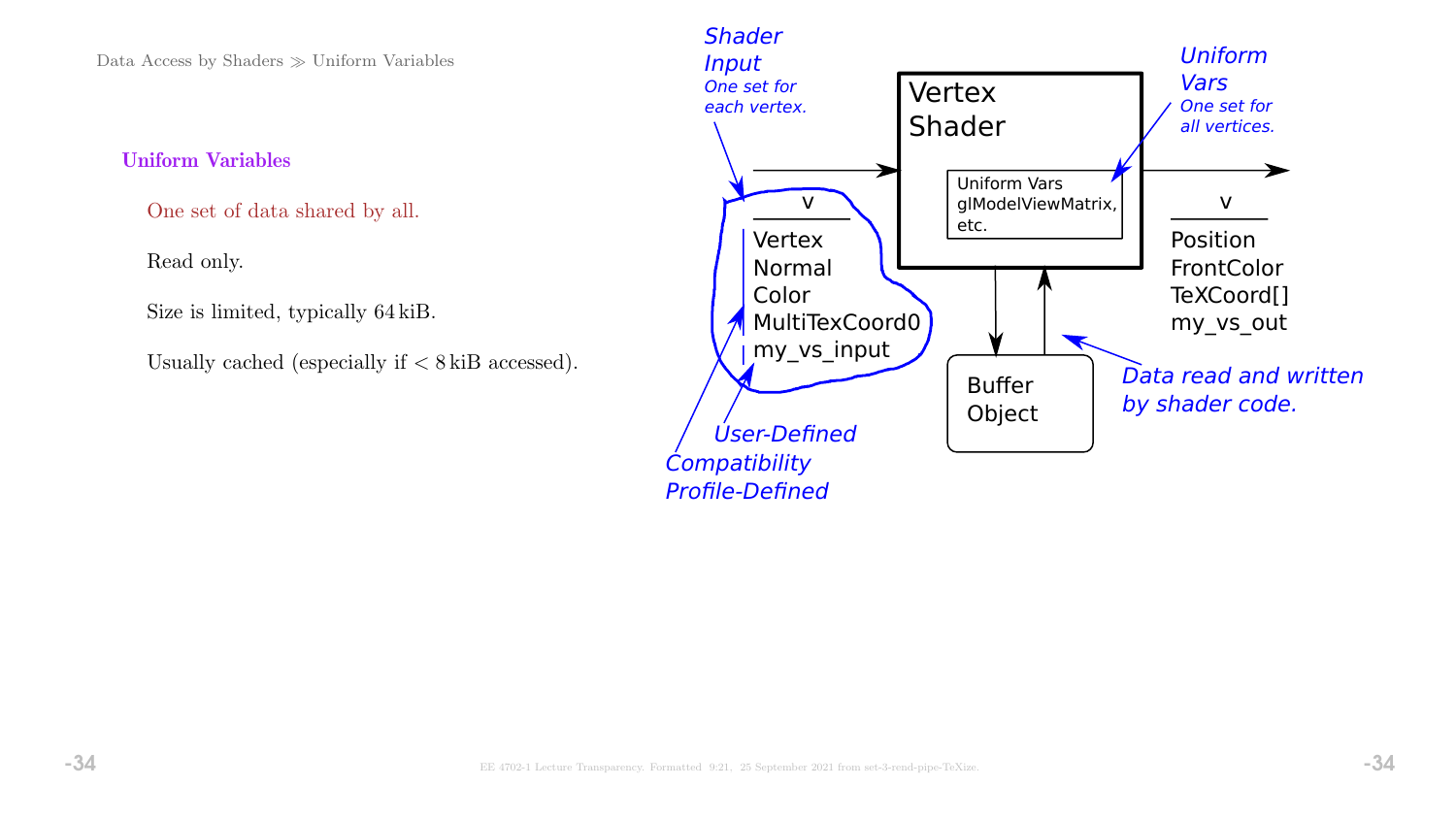Data Access by Shaders  $\gg$  Buffer Objects

#### Buffer Objects

Shared by all... . . . (vertices, primitives, fragments).

Can be read and written,  $\dots$ 

. . . typically as an array.

Size is large.

Usually not cached.

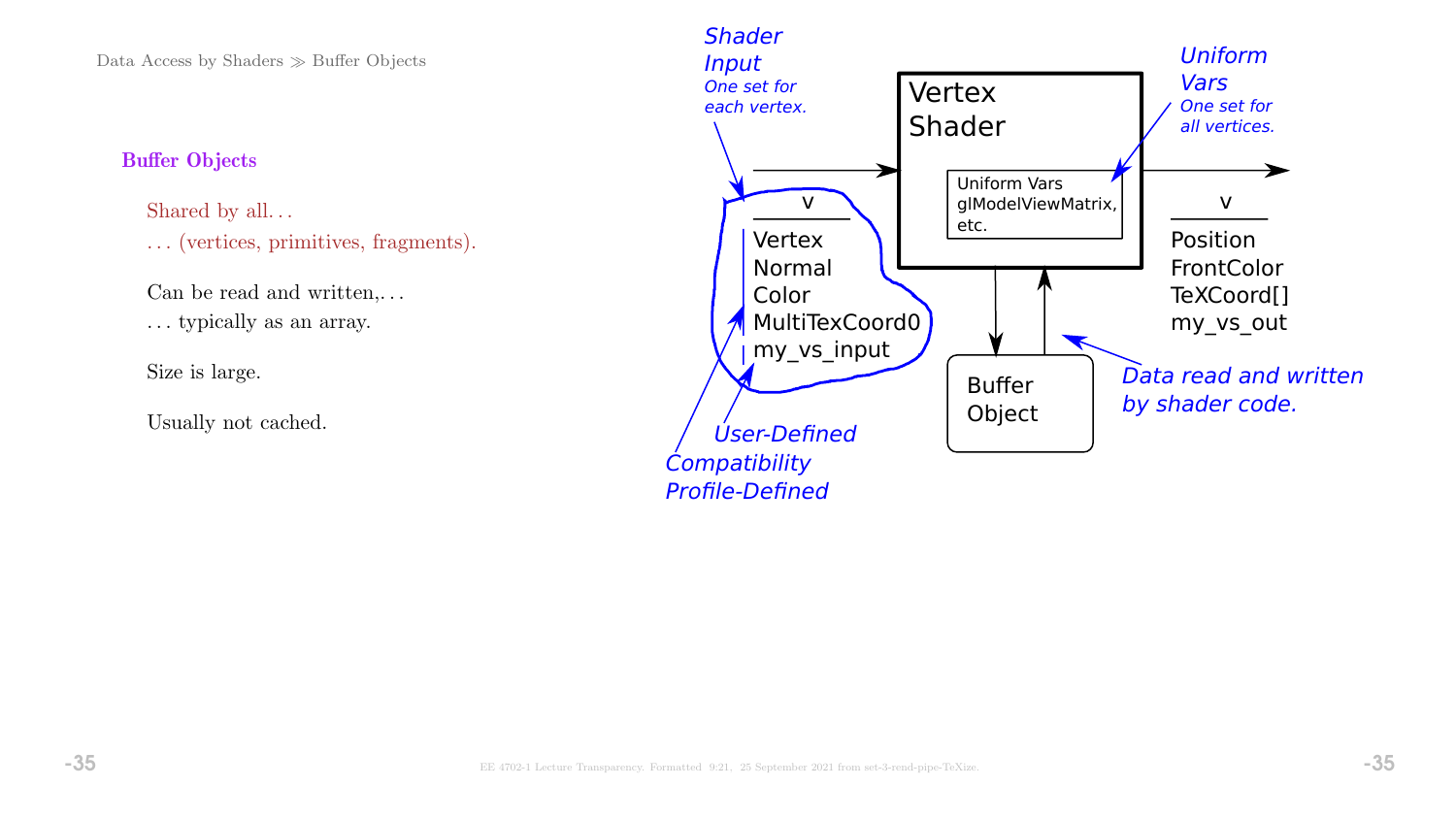# OpenGL Shaders

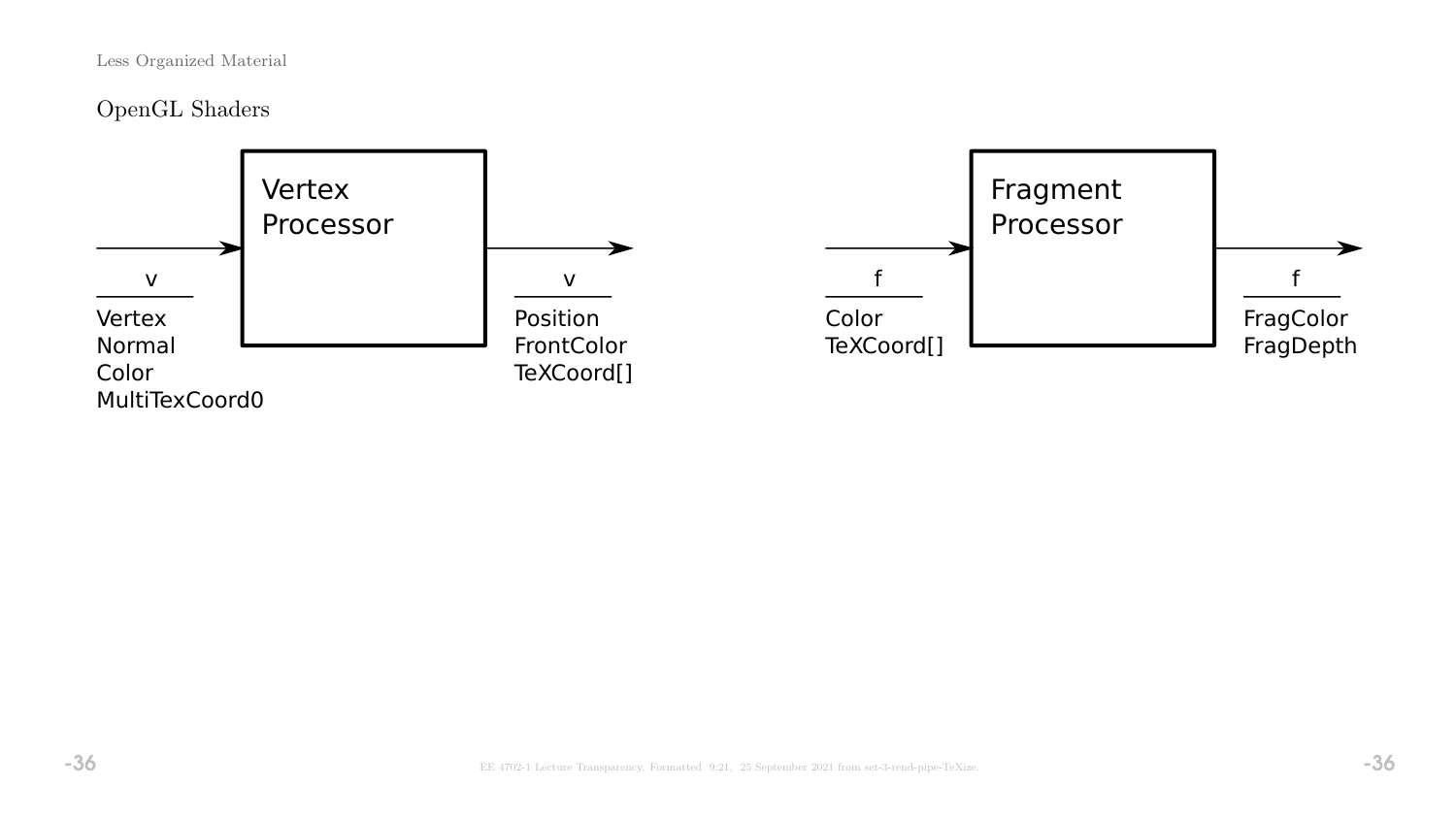Major Rendering Pipeline Steps

Preparation

These activities are performed before invoking pipeline.

CPU specifies transforms, material properties, etc.

Calling, say, glTranslatef, helps set up pipeline. . .  $\ldots$  but does not start it running or feed it data.

Feed Data to Pipeline

Data enters in a unit including a vertex and its attributes.

This initiates the steps.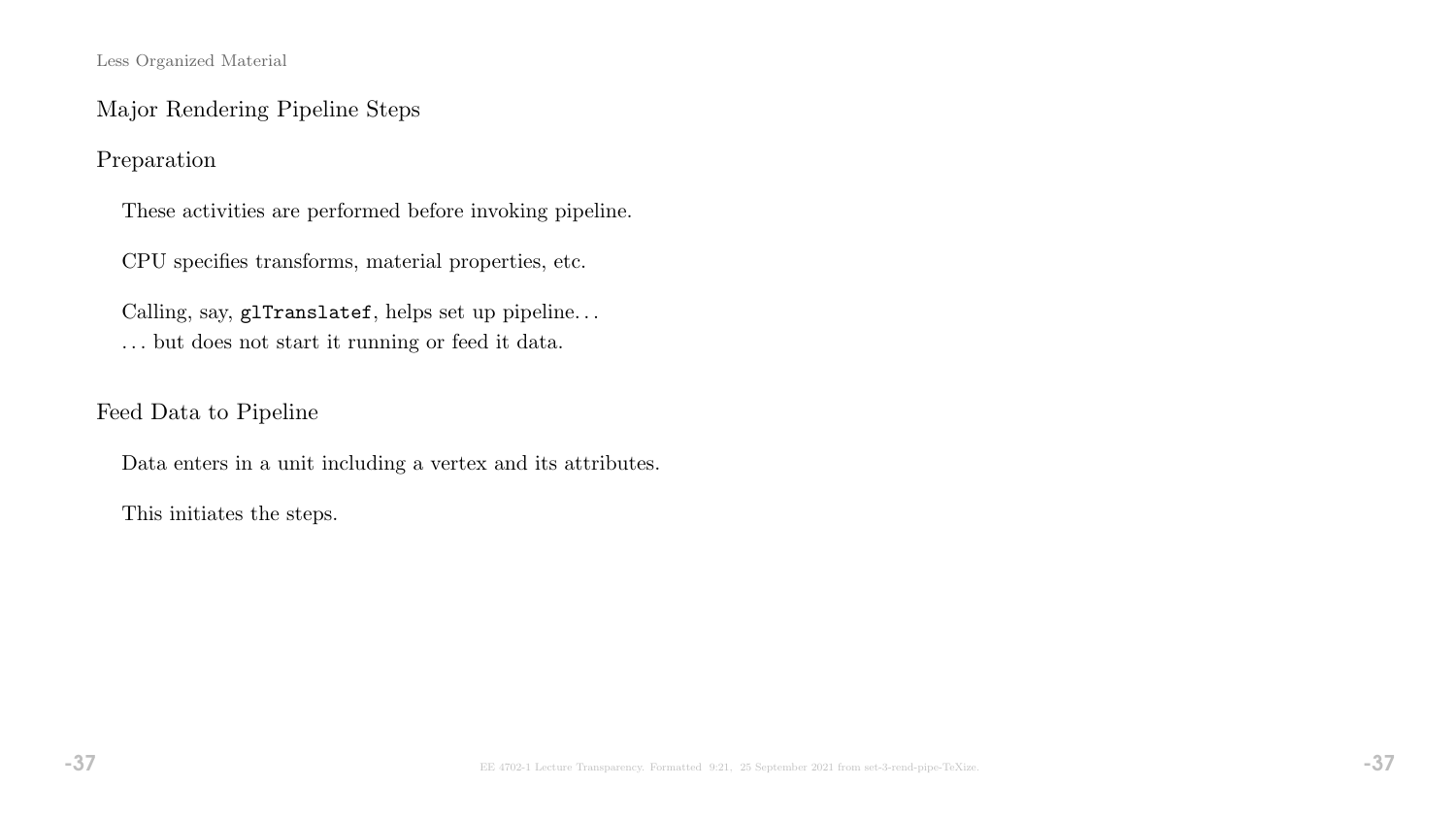# Vertex Processing Steps (By GPU for each vertex.)

• Apply modelview transform to vertex.

Main result is vertex coordinate in eye space.

• Compute lighted color of vertex.

Main result is lighted color.

• Apply projection transform to eye-space vertex.

Result is vertex coordinate in clip space.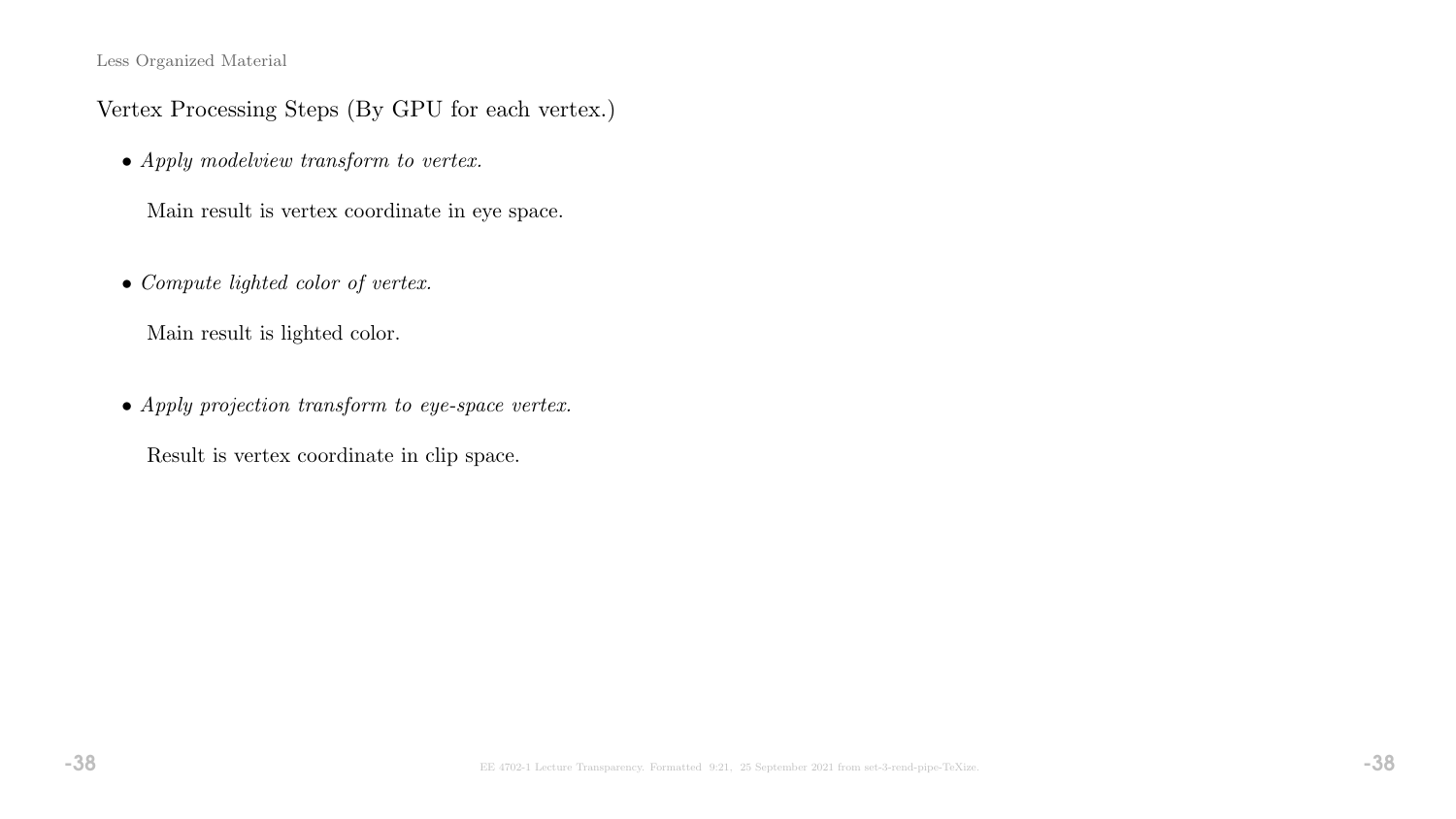# Primitive Assembly Steps

These steps operate on a primitive (a group of primitives).

• Primitive Assembly (Group vertices into a primitive).

Result is, say, a group of 3 describing a triangle.

• Clip (remove) off-screen parts of primitive.

Result is fewer and maybe different primitives.

#### • Rasterize

Result is the set of fragments (fb locations) covered by primitive.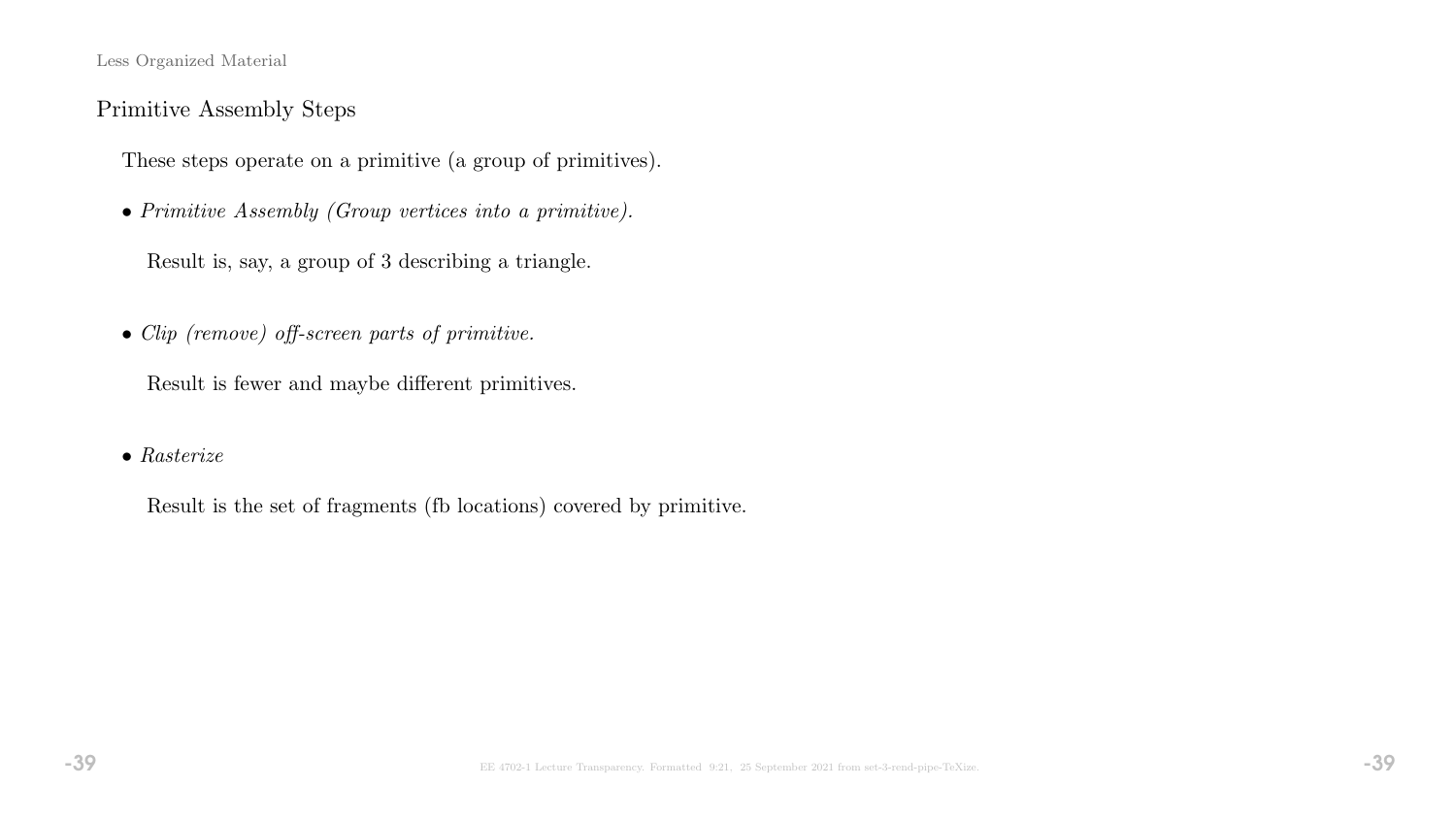# Fragment Processing Steps

These steps operate on a fragment.

• Fetch texels, filter and blend.

Result is a frame-buffer ready color.

# • Frame Buffer Update

If fragment passes depth and other tests, write or blend.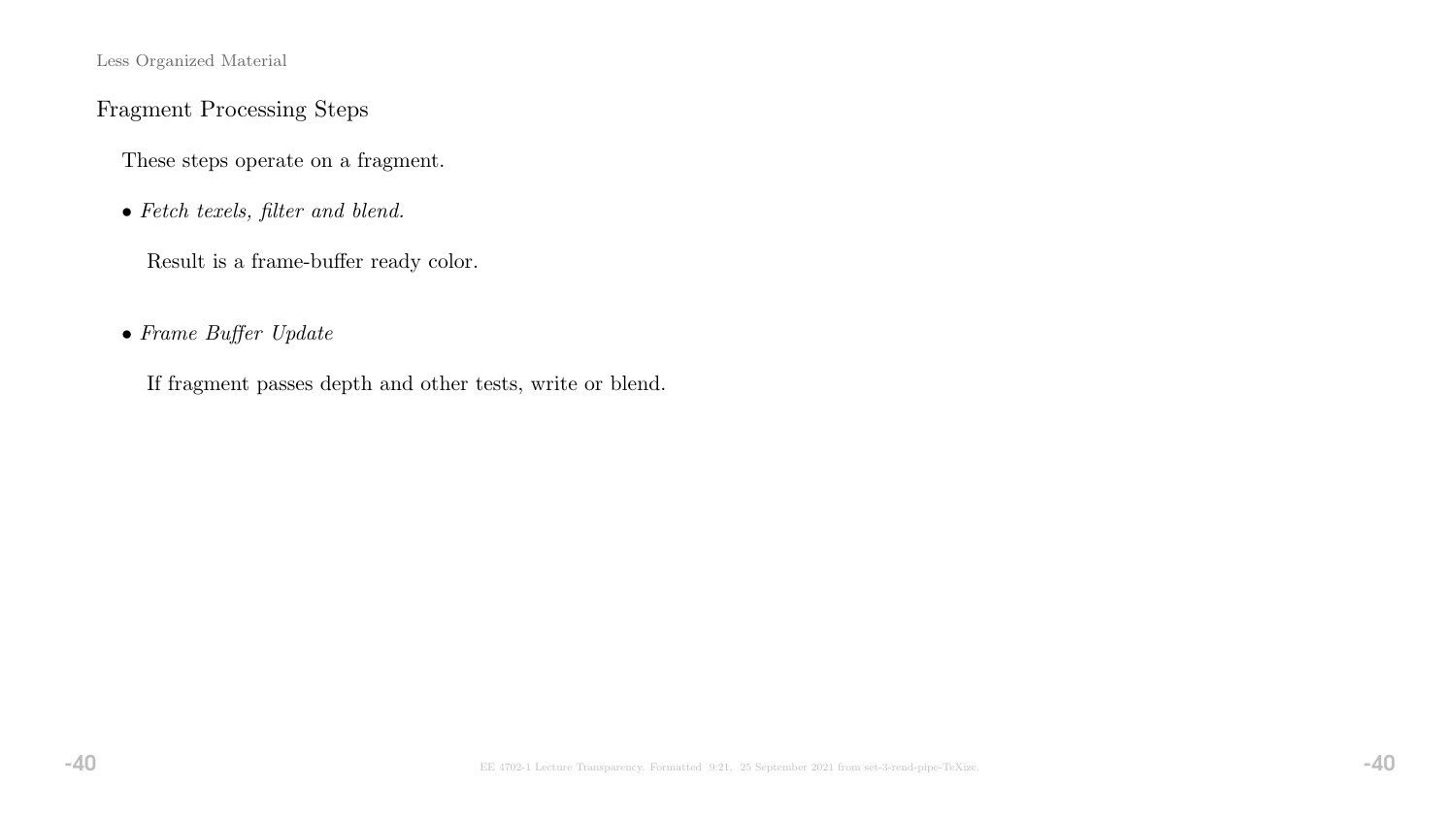Programmable Units

Programmable Unit:

Part of the pipeline that can be programmed (as defined by some API).

Choice of what is and isn't programmable constrained by:

Need to allow for parallel (multithreaded, SIMD, MIMD) execution.

Simple memory access.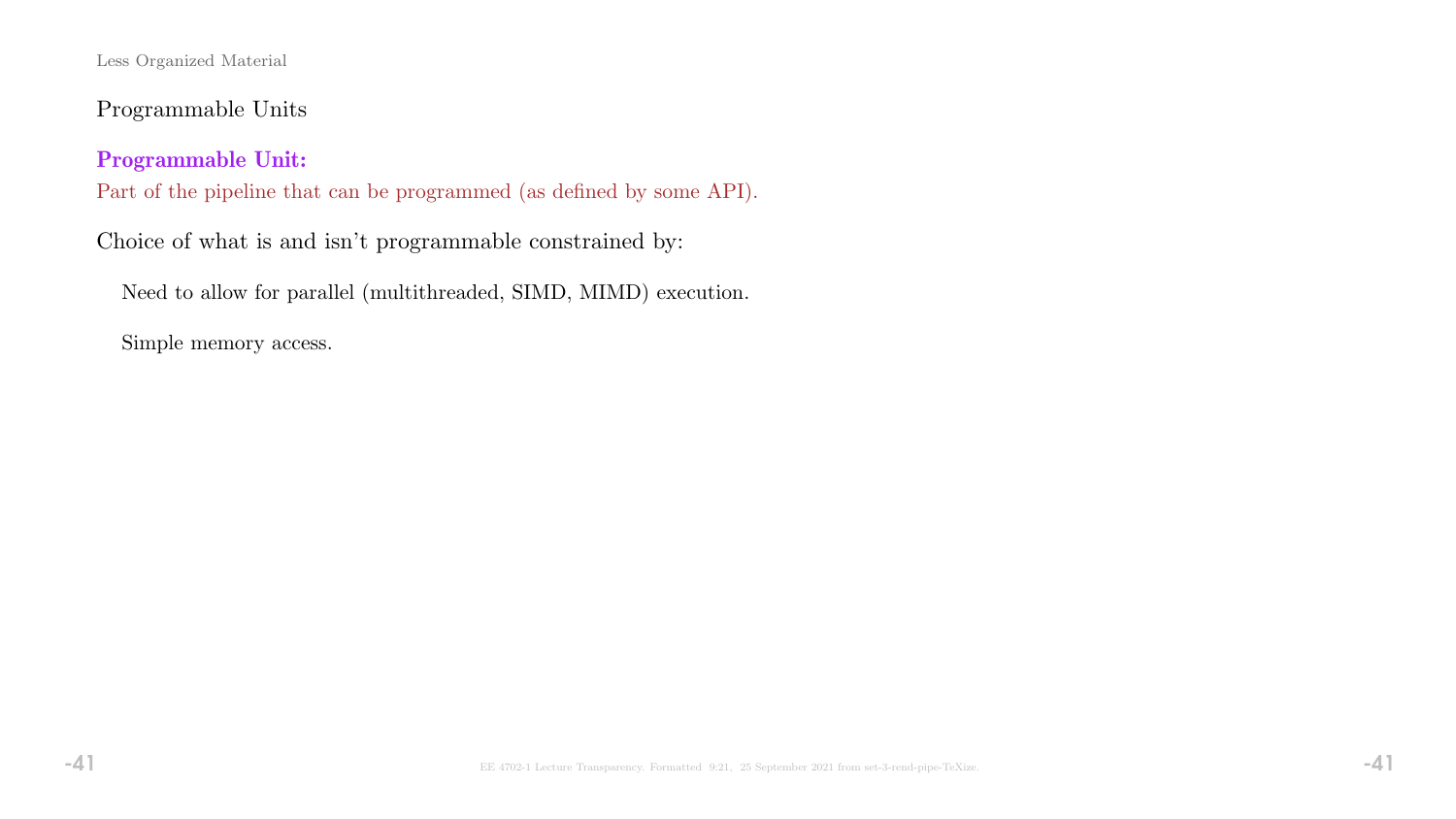## Major OpenGL Programmable Units

#### Vertex Processor:

Transform vertex and texture coordinates, compute lighting.

#### Geometry Processor:

Using a transformed primitive and its neighbors generates new primitives. For example, replace one triangle with many triangles to more closely match a curved surface.

#### Fragment Processor:

Using interpolated coordinates, read filtered texels and combine with colors.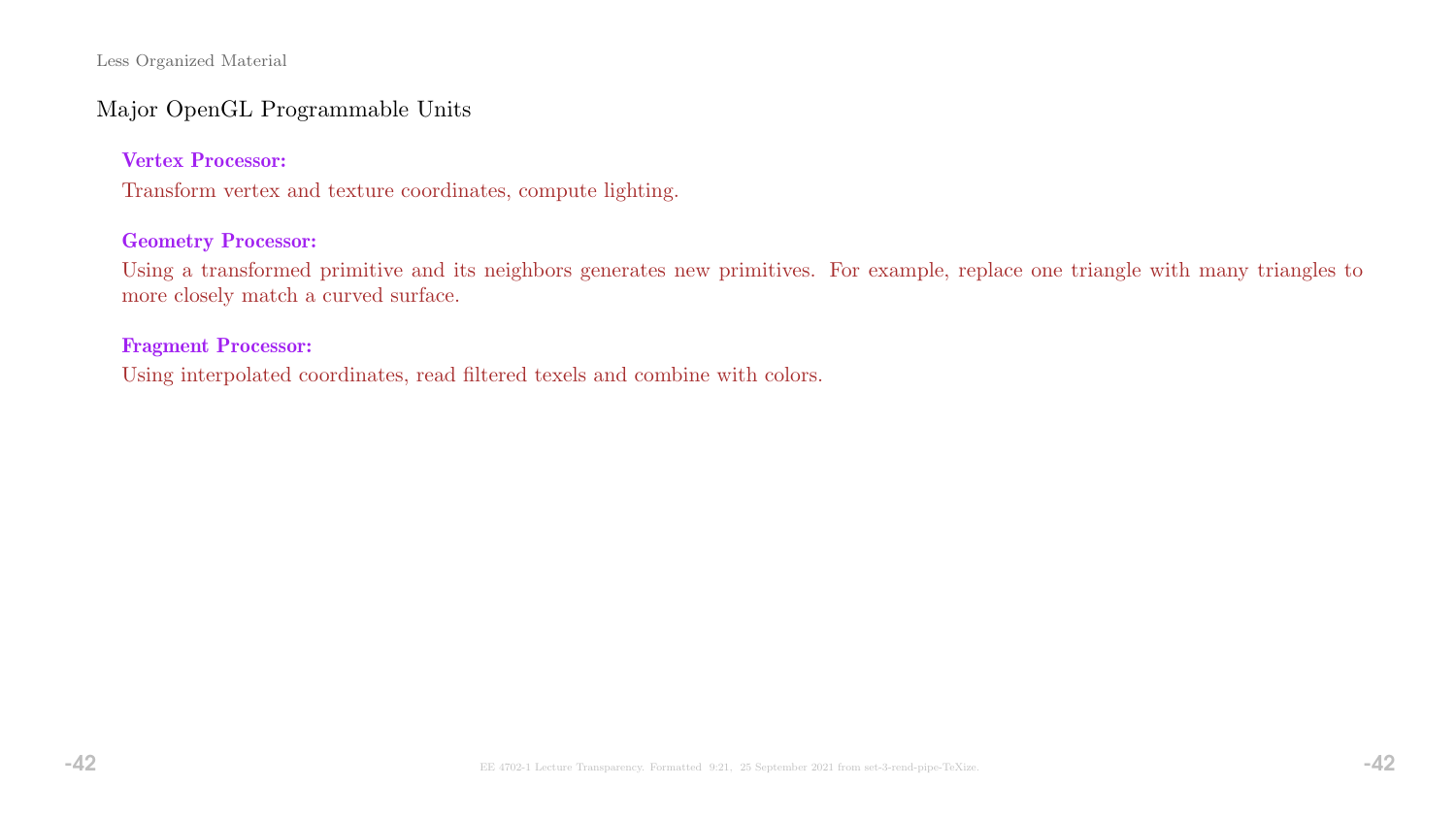# Languages

# Shader:

A programmable part of a GPU. The name "shader" is now misleading but is still in common use.

# Shader Language:

An language for programming shaders.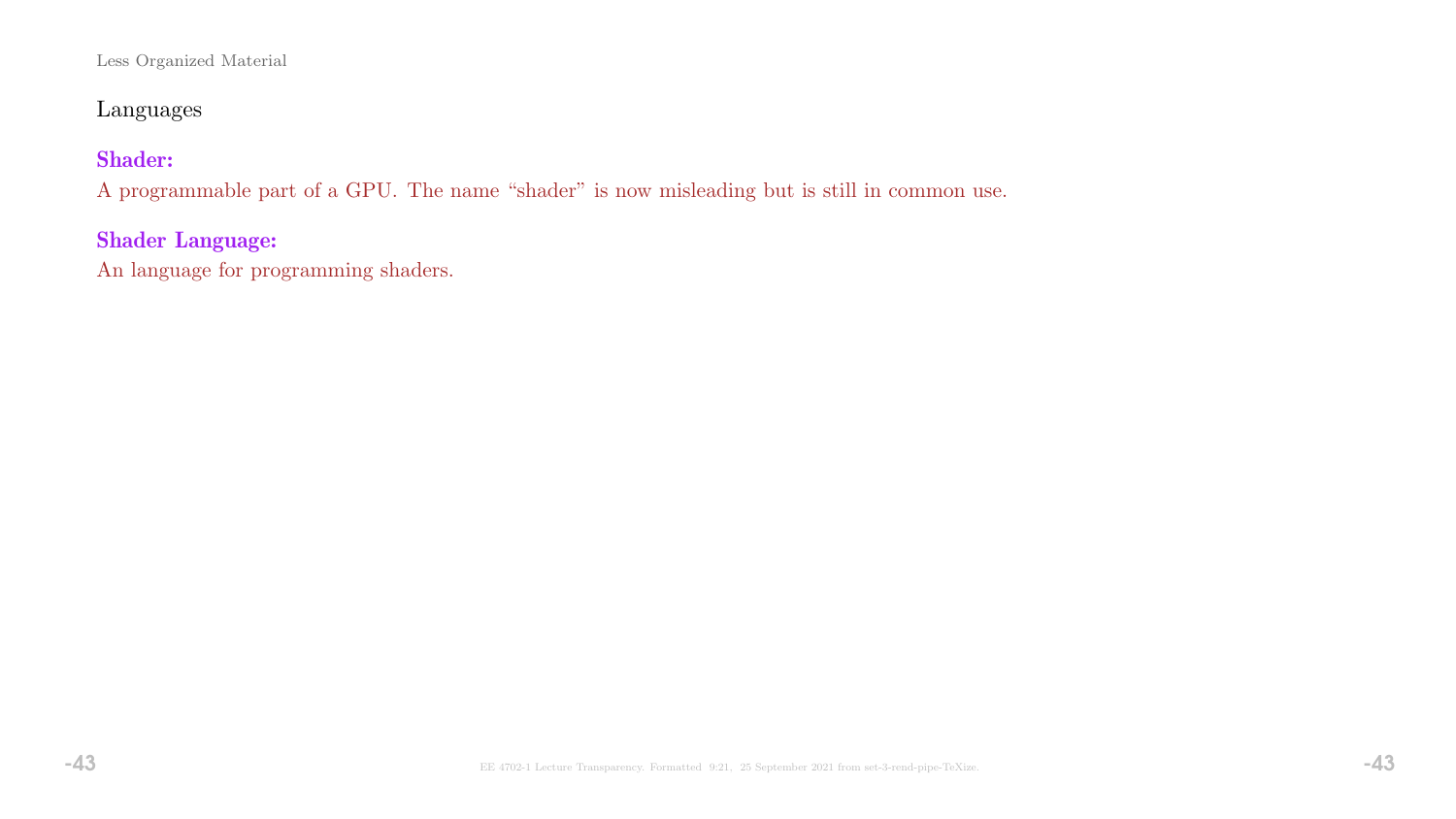High-Level Shader Languages

High-Level Shader Languages

OpenGL Shader Language

OpenGL standard.

Syntax very similar to C.

Language designed for vertex and fragment shaders.

# Cg

Originated with ATI, adopted in Direct3D.

Syntax very similar to C.

Language designed for stream programs . . .

. . . geometry, vertex, and fragment programs can be in stream form.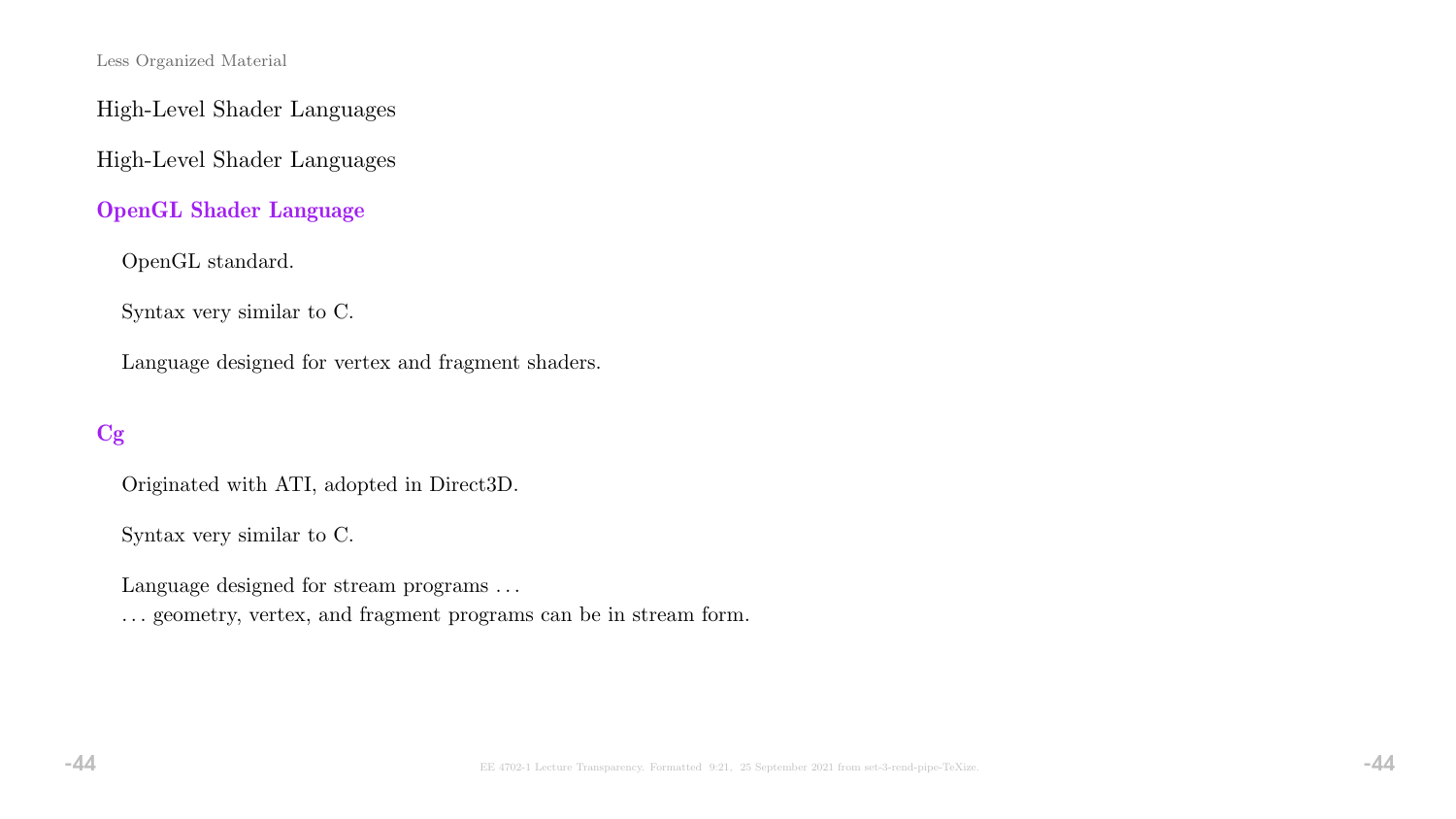OpenGL Shader Language (OGSL)

OpenGL Shader Language Important Features

C-like

CPP-like preprocessor directives.

Library of useful geometry functions.

Includes vector and matrix types and operators.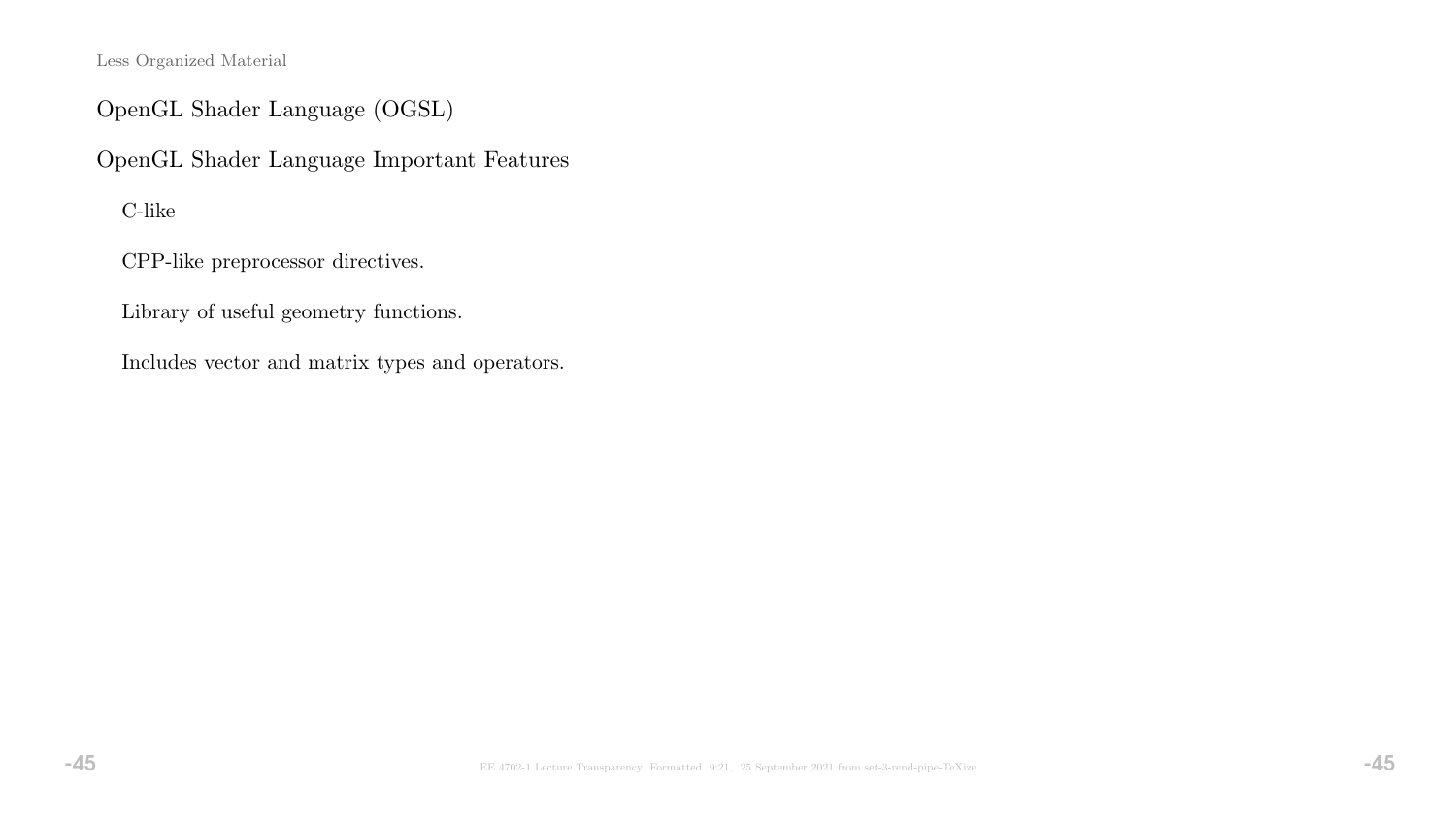OGSL Data Types Example

Example

```
vec4 vertex_e = gl_ModelViewMatrix * o_point;
vec3 norm_e = gl_NormalMatrix * gl_Normal;
vec4 light_pos = gl_LightSource[1].position;
float phase_light = dot(norm_e, normalize(light_pos - vertex_e).xyz);
float phase_user = dot(norm_e, -vertex_e.xyz);
float phase = sign(phase_light) == sign(phase_user) ? abs(phase_light) : 0.0;
```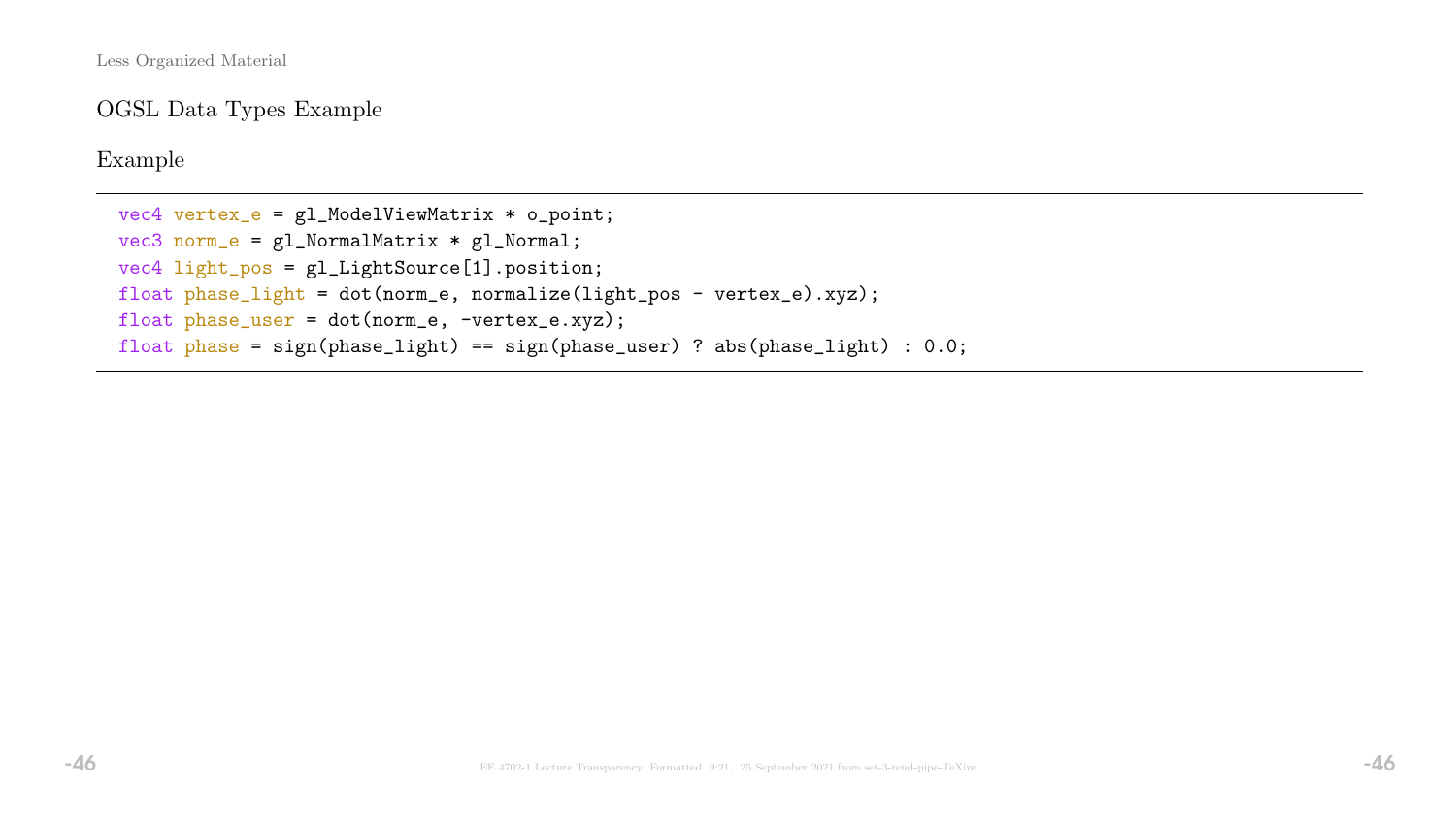OGSL Storage Qualifiers

Storage Qualifiers

Used in a variable declaration, specifies where data stored.

Below, in, uniform, constant, out, and buffer are storage qualifiers.

in vec4 force; // Input to this shader, different for each primitive. uniform float x;  $\frac{1}{2}$  // Input to shader, value rarely changed. const int sides =  $5$ ; // Can never be changed. out vec2 nudge; // Output of this shader (input to some other). out vec2 nudge; // Output of this shader (input to some other). // Buffer object accessed from shader code as helix\_coord .. // .. and from CPU and binding point 7. layout ( binding = 7 ) buffer Helix\_Coord { vec4 helix\_coord[]; };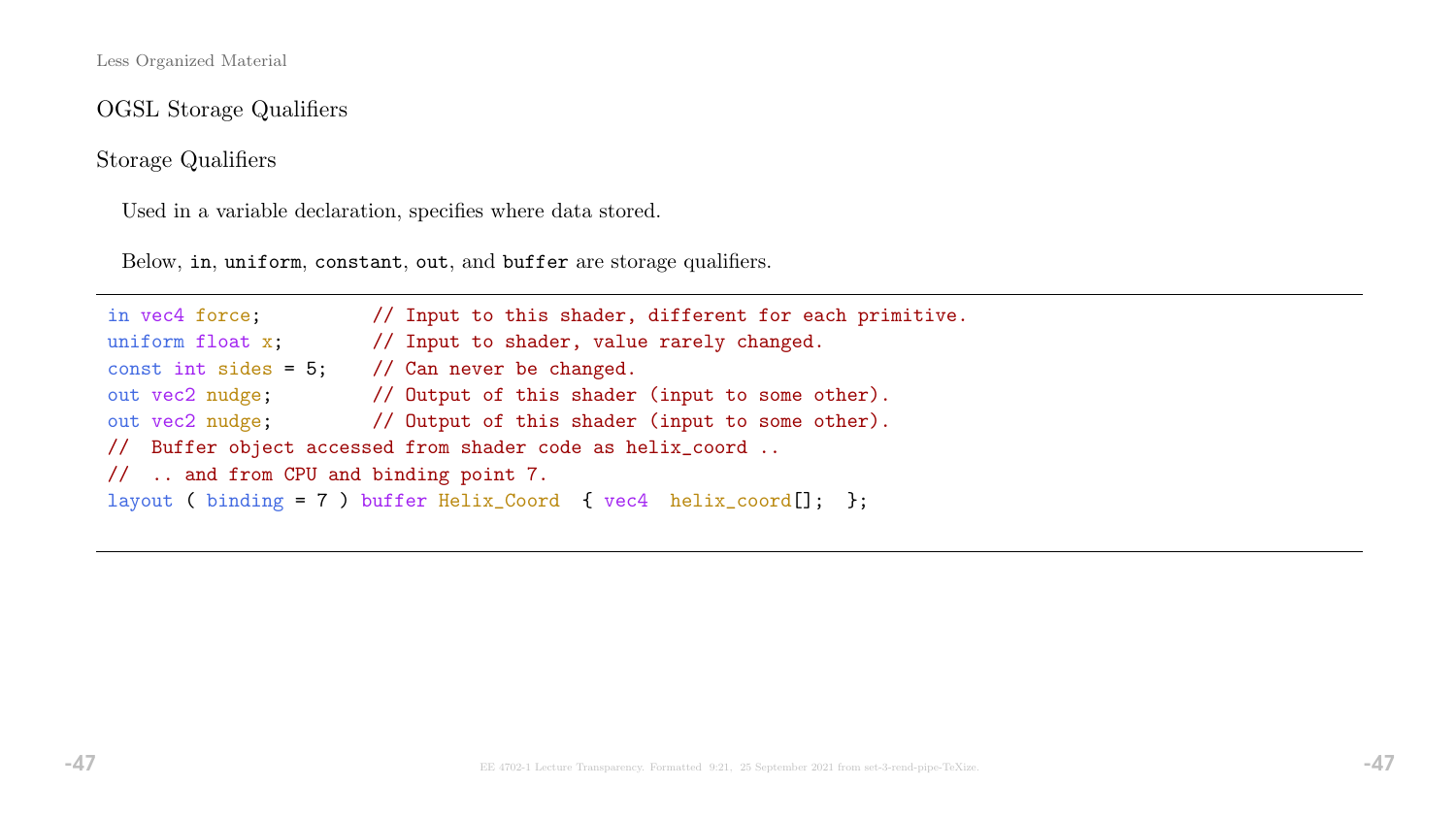# Storage Qualifier Types

#### uniform:

Read-only by shader. Written by client, change is time consuming.

Typical use: transformation matrices.

#### in:

Input to shader. Read-only by shader that made the in declaration. Value is set either by client (using glvertexAttrib and friends) or by a prior stage shader (by writing an out variable.

Typical uses: vertex material properties (color), normal.

#### out:

Output of shader. Value is written by shader in which out declaration appears and read by shader in subsequent stage.

#### buffer:

Variable is a buffer object. Value can be read or written by shader. Variable name in declaration is used by shader code, binding point in declaration is used by CPU code.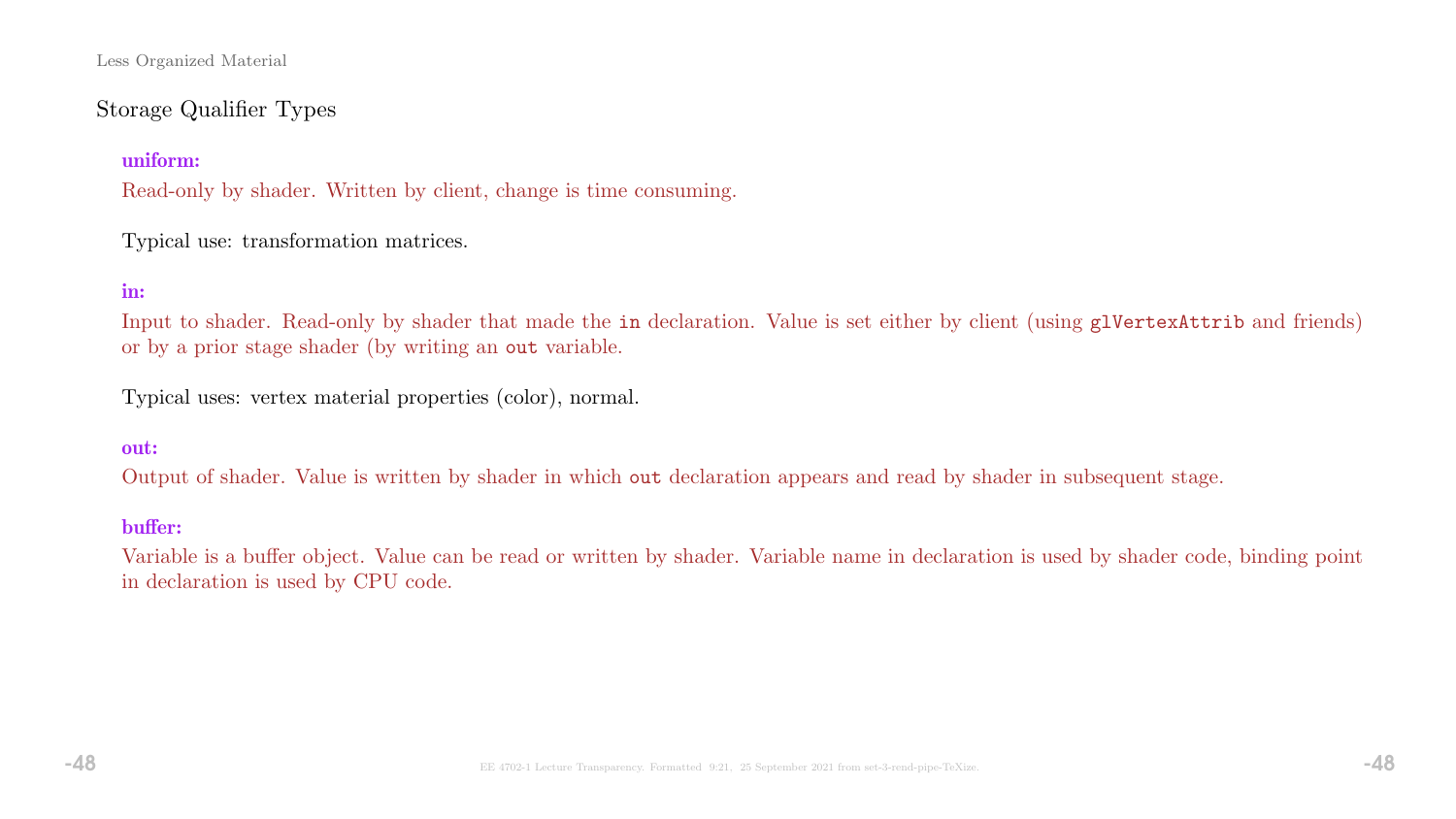# Interpolation Qualifiers

Used for fragment shader inputs.

Specify how value should be interpolated.

## flat:

No interpolation.

#### smooth:

Linear interpolation in object space. (Perspective-correct interpolation).

#### noperspective:

Linear interpolation in clip space. (Faster, but an approximation.)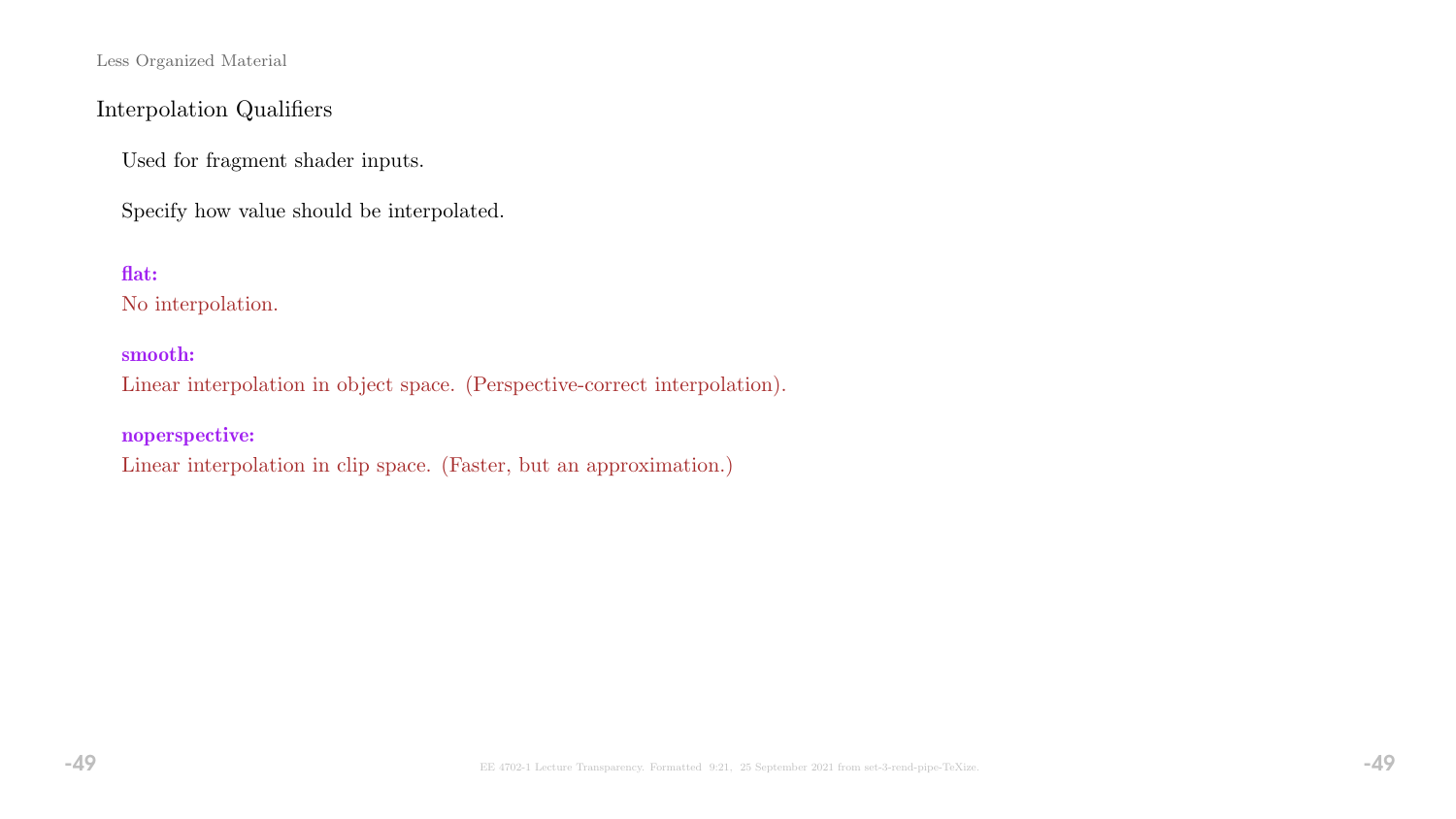# Deprecated Storage Qualifiers.

These were used in earlier versions of OGSL.

They have been replaced by in and out.

#### attribute:

Deprecated. Like an in but only can be used for vertex shader.

#### varying:

Deprecated. When used in a vertex shader is the same as out, when used in a fragment shader is the same as in.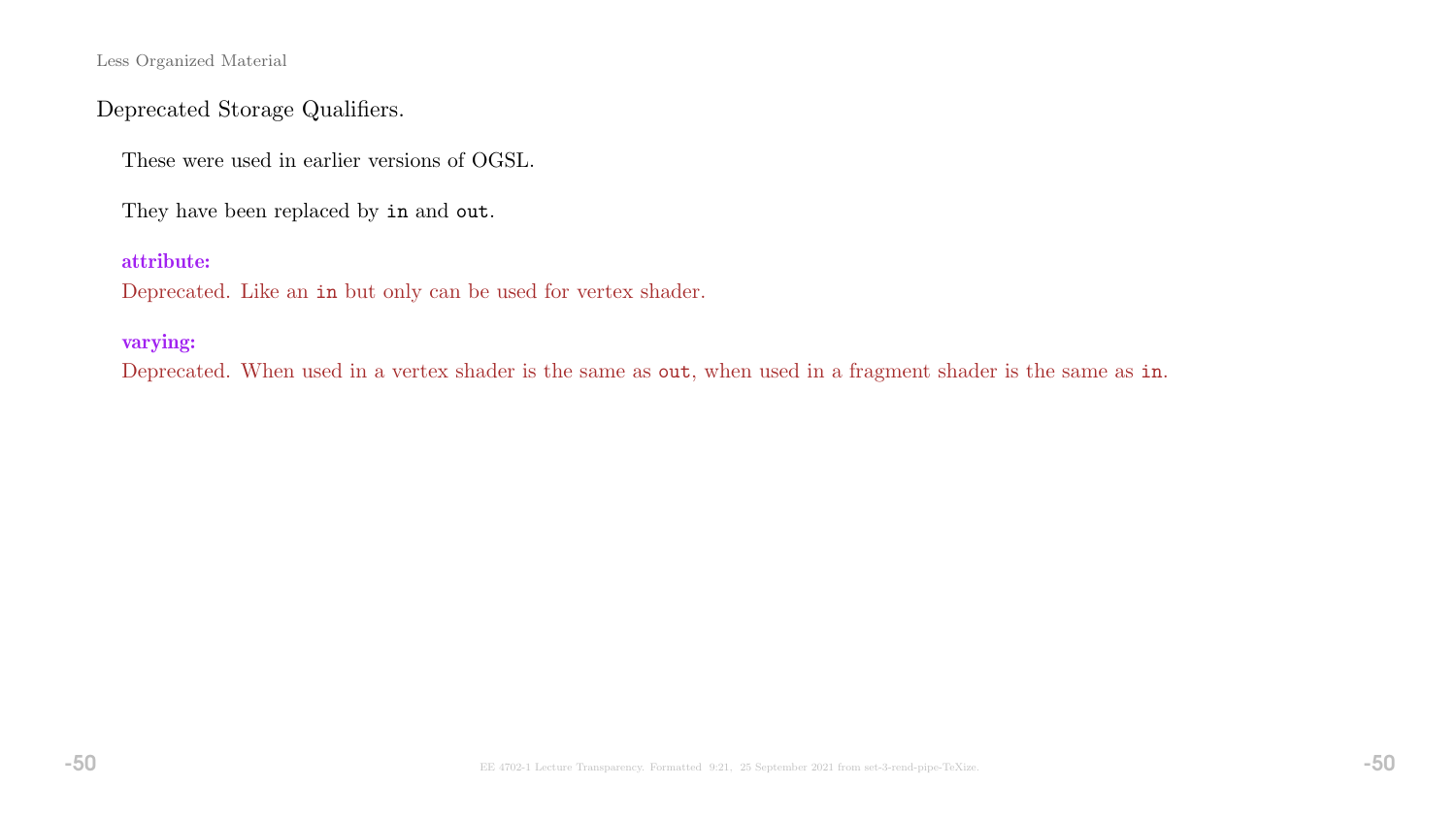Storage Qualifier Example

```
// For vertex and fragment shaders:
```

```
uniform float gs_constant;
uniform vec2 ball_size;
layout ( location = 4 ) uniform vec3 gravity_force;
```
// Vertex Shader Only (Based on what our shader needs.)

```
in float step_last_time;
in vec4 position_left, position_right, position_above, position_below;
layout { location = 5 ) in vec3 ball_speed;
out vec4 out_position;
out vec3 out_velocity;
// Fragment Shader Only (Based on what our shader needs.)
//
in vec4 out_position;
```
in vec3 out\_velocity;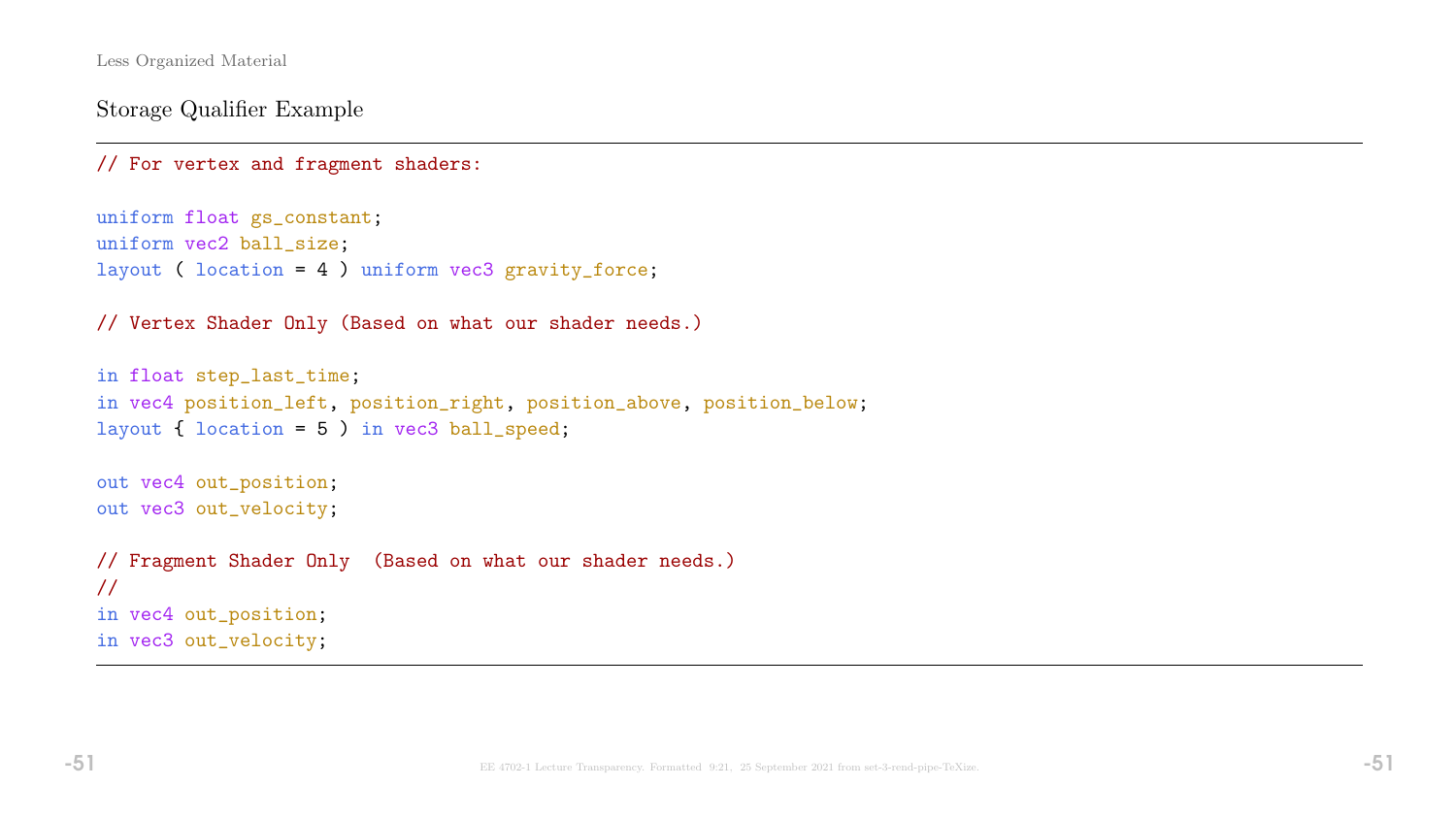# OGSL Functions

# Function Parameters

[OpenGL Shading Language 4.6](https://www.ece.lsu.edu/koppel/gpup/refs/GLSLangSpec.Full.1.30.08.withchanges.pdf) Section 6.1.1

Call by value.

Parameter Qualifiers:

in (default)

out

inout

Built In Functions

See [OpenGL Shading Language 4.6](https://www.ece.lsu.edu/koppel/gpup/refs/GLSLangSpec.Full.1.30.08.withchanges.pdf) Section 8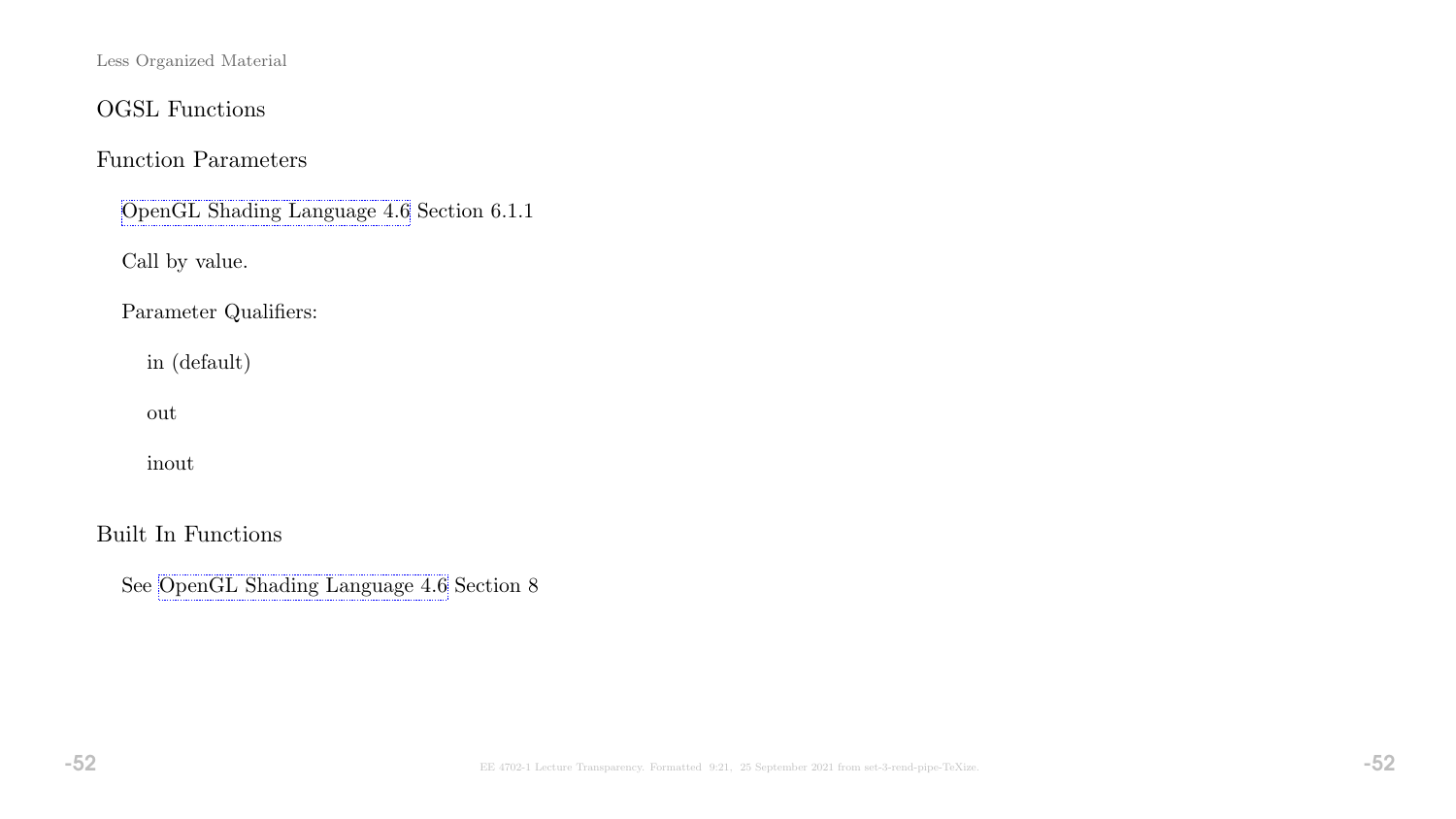## OpenGL Shading Language Use

Steps for adding a typical shader to existing OpenGL code:

Define what the shader is supposed to do.

Identify appropriate programmable units (vertex, geometry, fragment, etc).

Identify data that shaders will use.

If data from client (CPU) determine whether attribute or uniform.

For attributes and uniforms, determine if pre-defined or user-defined.

Write shader code.

In CPU code follow steps for installing shader.  $(E.g.,$  use  $pShader)$ .

Get names of any new uniforms and attributes.

As necessary, initialize uniforms and attributes.

Turn shader on and off as necessary.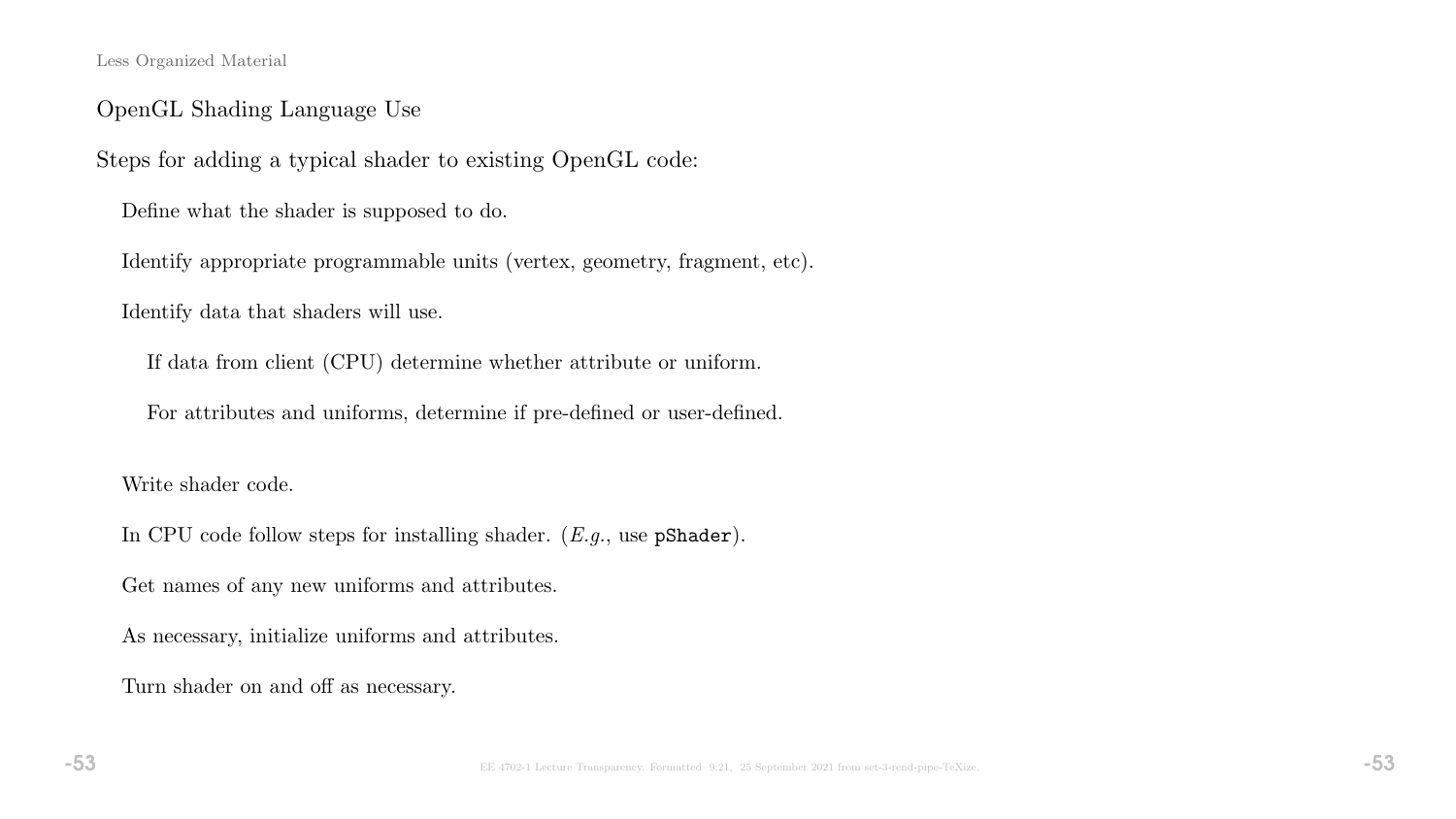## Example—Phong Shader

## Phong Shader:

A lighting model in which the lighted color is computed at each fragment. (Otherwise the lighted color is computed at each vertex of a primitive and those lighted colors are interpolated across the fragments.)

# Phong Shader Steps

• Define what shader does.

Computes lighting at fragment using interpolated normal...

• Identify appropriate units.

For computing lighting: fragment shader.

For passing along normal and color info, vertex shader.

• Identify data that shaders use.

VS: Lighting data, normal. (All pre-defined.)

FS: Normal (interpolated), eye-space vertex coordinates. User def.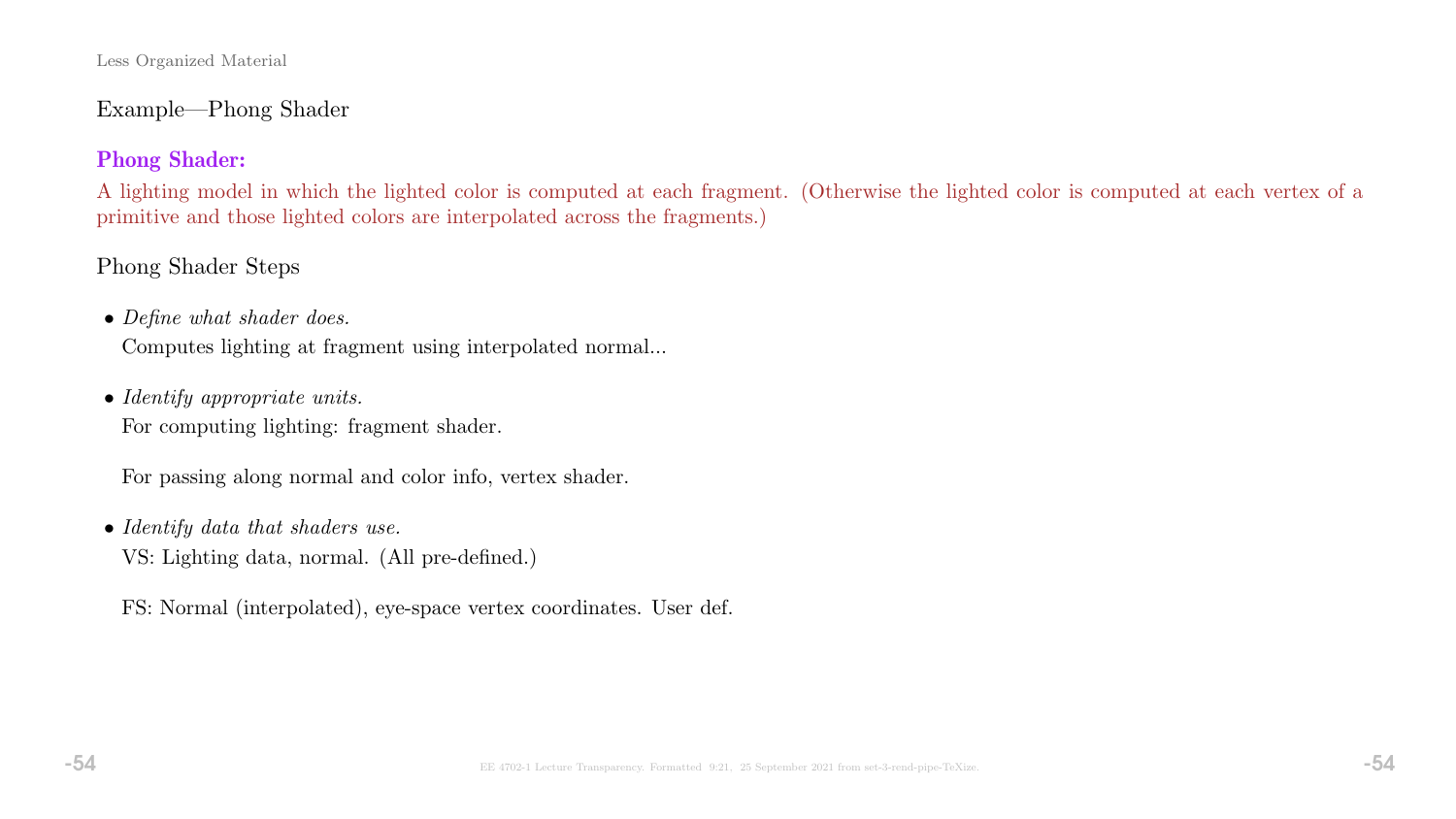OpenGL Calls, from Initialization to Use (See OGL 4.6 Chapter 7)

```
Create Program Object (Once)
pobject = glCreateProgram()
```

```
For Each Shader (Vertex, Geometry, Fragment, etc.):
```

```
Create Shader Object
sobject = glCreateShader(GL VERTEX SHADER)
```

```
Provide Source Code to Shader Object and Compile
glShaderSource(sobject,1,&shader text lines,NULL);
glCompileShader(sobject);
```

```
Attach
glAttachShader(pobject,sobject);
```

```
Link (Once)
glLinkProgram(pobject);
```

```
Use (Many Times, e.g., once per frame.)
glUseProgram(pobject);
```